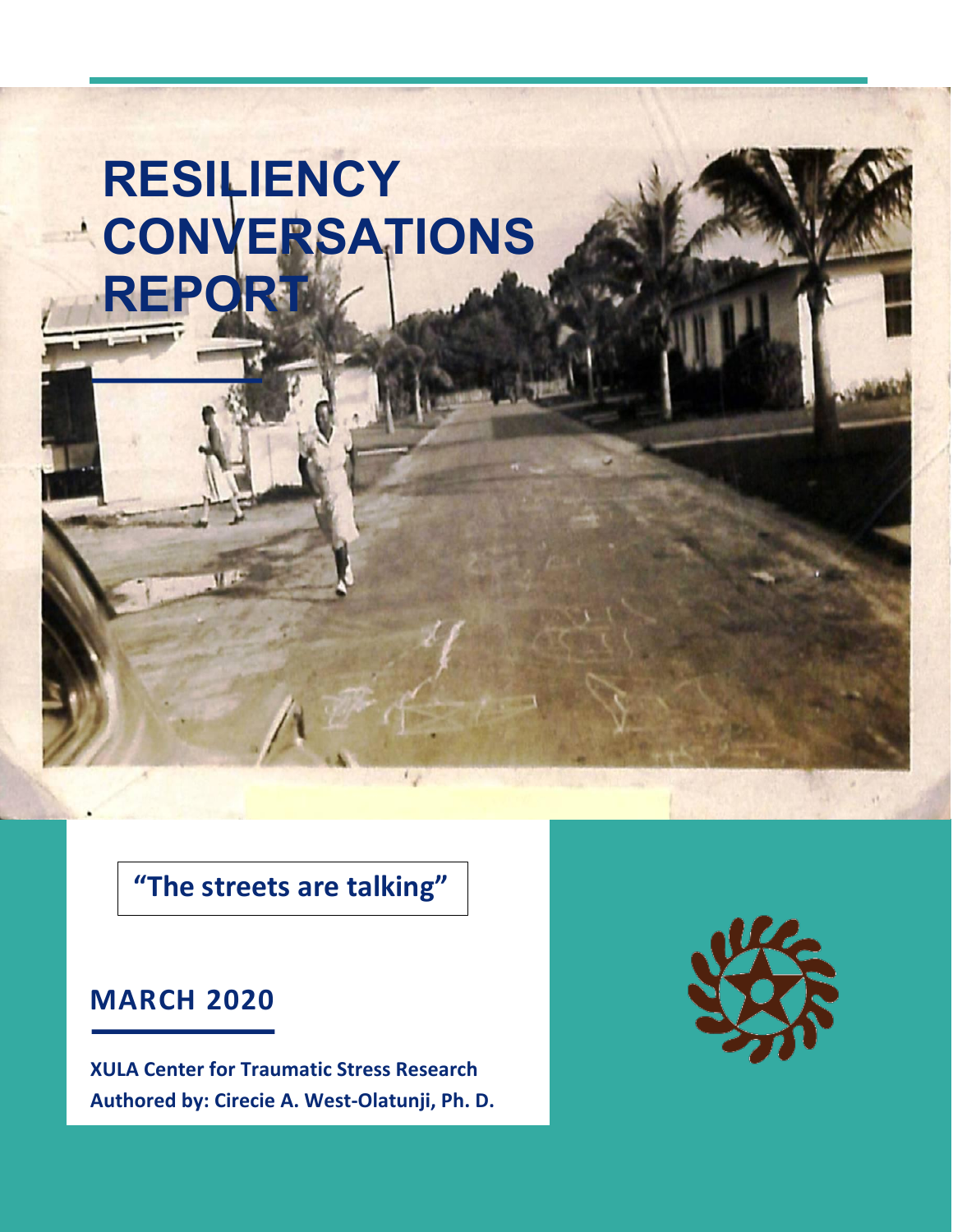# **Resiliency Conversations Report**

# Executive Summary

In response to the Marjory Stoneman Douglas tragedy on 2/14/2018, the CSC has been working in the community to "connect the dots" – bringing disparate groups together. In conjunction with the trauma identification and amelioration services that CSC had already begun, this work needed to be replicated in other parts of Broward County, particularly those communities that are underserved. Prior to soliciting an outside consultant, the CSC staff convened community conversations with leaders in Pompano, West Park and Central Broward. The Children's Services Council contracted Dr. Cirecie A. West-Olatunji, director of the XULA Center for Traumatic Stress Research (CTSR), to provide the following services: facilitate six resiliency conversations at three different venues in West Park, Pompano, and Central Broward communities. Three of these conversations were with adult community members and three were held with youth from the same communities. To prepare for facilitation of these conversations, Dr. West-Olatunji agreed to conduct a search of the relevant issues related to traumatic stress for school-aged children and the adults in their system. Additionally, Dr. West-Olatunji agreed to develop an abbreviated literature review summarizing the key constructs pertinent to the Resiliency Conversations. Prior to initiating the Resiliency Conversations, Dr. West-Olatunji provided a training on participant-observation procedures for a CSC staff person who would sit in the Resiliency Conversations as a participant-observer. Once the data was transcribed from the six conversations, the CTSR staff conducted a qualitative analysis and generated themes as well as subsequent recommendations for CSC disseminated in a final report.

> *"You know, we're nobody… they shown us everyday. They don't care about us. They don't care about us. It's not fair."*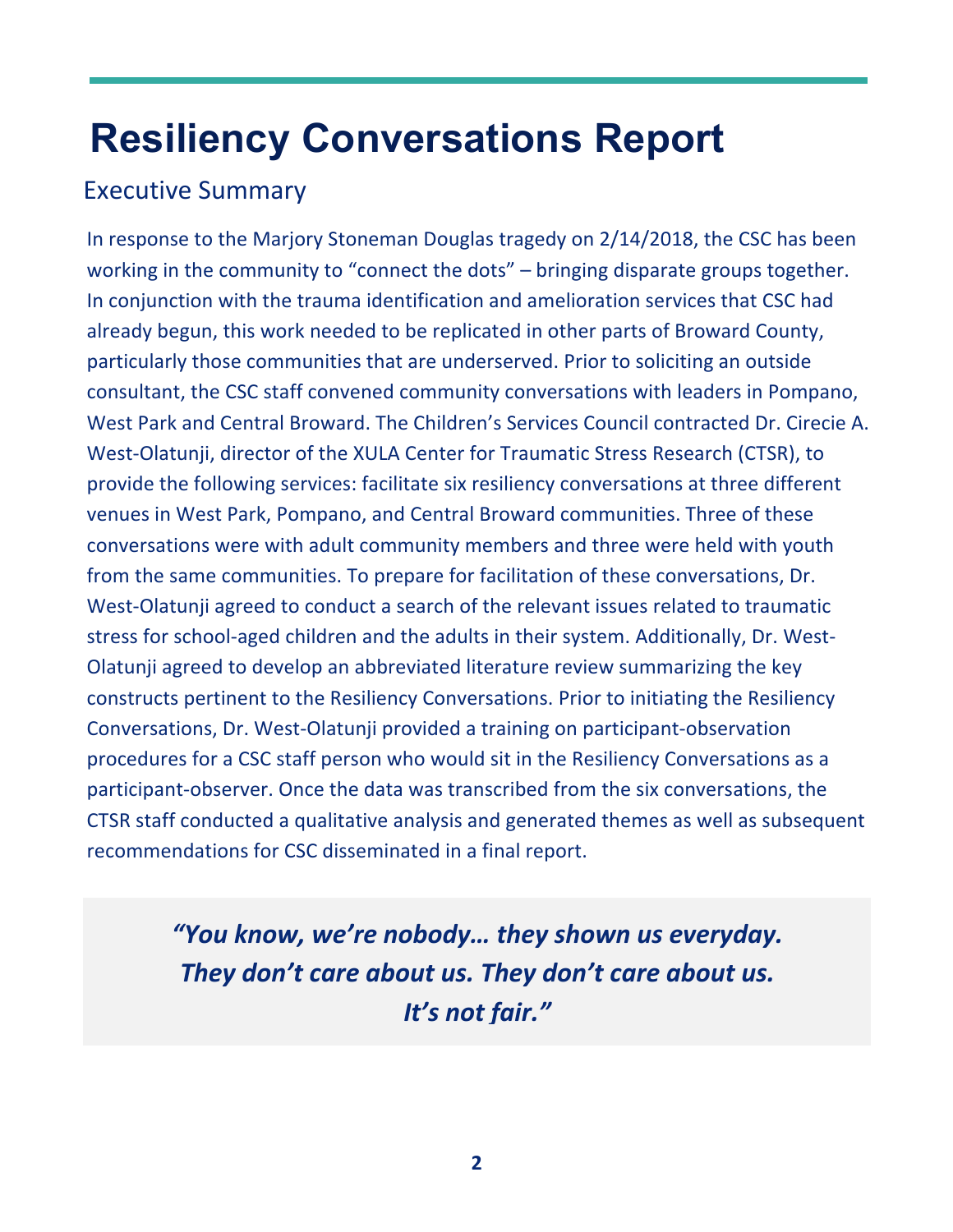# *The Rationale*

- $\blacksquare$  The different types of trauma students face in school systems affects their cognitive development and emotional well-being (Pappano, 2014).
- $\blacksquare$  Traumas from mass shootings, sexual abuse, neglect, witnessing domestic/ community/school violence, natural disasters, war, and suicide leave students with experiences that can cause long-term psychological disturbances and negative emotions.
- In 2017, Marjory Stoneman Douglas High School in Parkland, Fl experienced a traumatic experience that left 17 students dead from a 19 year old active shooter. However, students in other parts of the school district consistently face other traumatic events, such as drugs, alcohol, community violence, bullying, and structural racism.

# *Review of Relevant Research*

#### Traumatic Stress

Traumatic stress has been used to explore the complexity of students' experiences in schools (Goodman, Miller, & West-Olatunji, 2012; Goodman & West-Olatunji, 2008). Some of these traumatic experiences include educational hegemony (the dominance of one social group over another) (Carter, 2007), transgenerational traumas (Danieli, 2007), and the effects of systemic oppression (Goodman & West-Olatunji, 2010). Psychological and somatic health problems affect substantial groups of children, leading to underachievement often, when students fall behind early in their educational experiences, they never catch up (Lau, 2002).

> Trauma, as a wound that never heals, succeeds in transforming the subsequent world into its own image, secure in its capacity to recreate the experience for time immemorial. It succeeds in passing the experience from one generation to the next. (Prager, 2003, p. 176)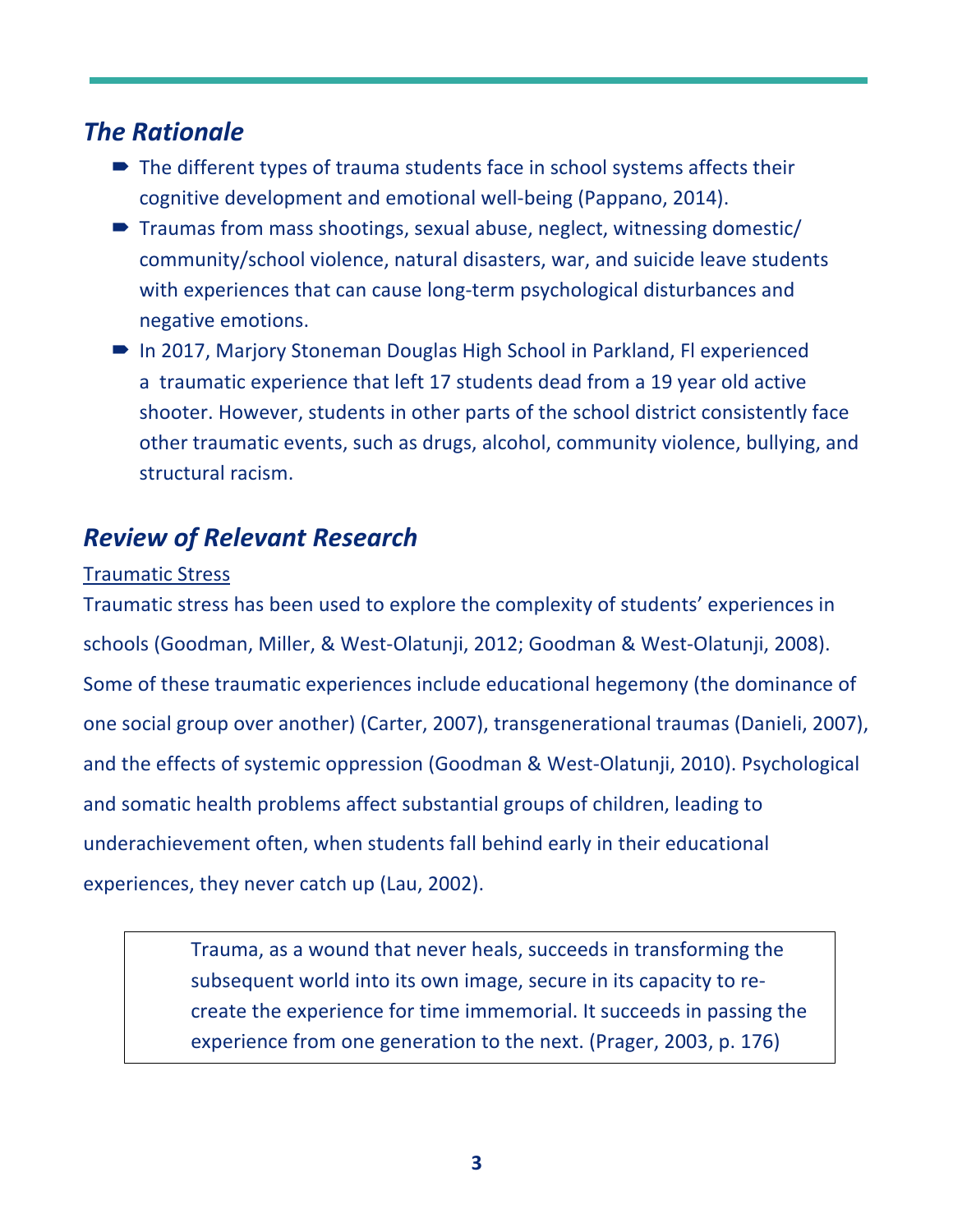#### Transgenerational Trauma

Transgenerational trauma, also called multigenerational, intergenerational, or crossgenerational trauma, is trauma that involves that transmission of trauma experienced by one generation to a subsequent generation (Davidson & Mellor, 2000; Nagata, 1990). Thus, members of the subsequent generation may be traumatized by a traumatic stimulus to which they were never directly exposed but that has impacted them through their connection to the generation that was directly impacted. The understanding of transmission between generations is essentially the belief that an experience of one person will affect future generations.

#### Systemic Oppression

Systemic oppression refers to the structural practices that serve as barriers to equality and are endemic in society (Carter, 2007). Those in the dominant group (e.g., White, male, higher socioeconomic status) possess the power to determine systemic practices that consistently deny privileges to those who are marginalized (Harley, Jolivette, McCormick & Tice, 2002). Oppression is the "unjust, harsh, or cruel exercise of power…that leads to psychological distress of emotional pain" (Hanna, Talley & Guindon, 2002, p. 431).

The point is oppressed people are routinely worn down by the insidious trauma involved in living day after day in a sexist, racist, classist, homophobic, and ableist society: being ogled by men on the street, slaving long hours and for minimum wages in a fish processing plant, hearing racist innuendoes even from one's White allies. (Burstow (2003, p. 1296).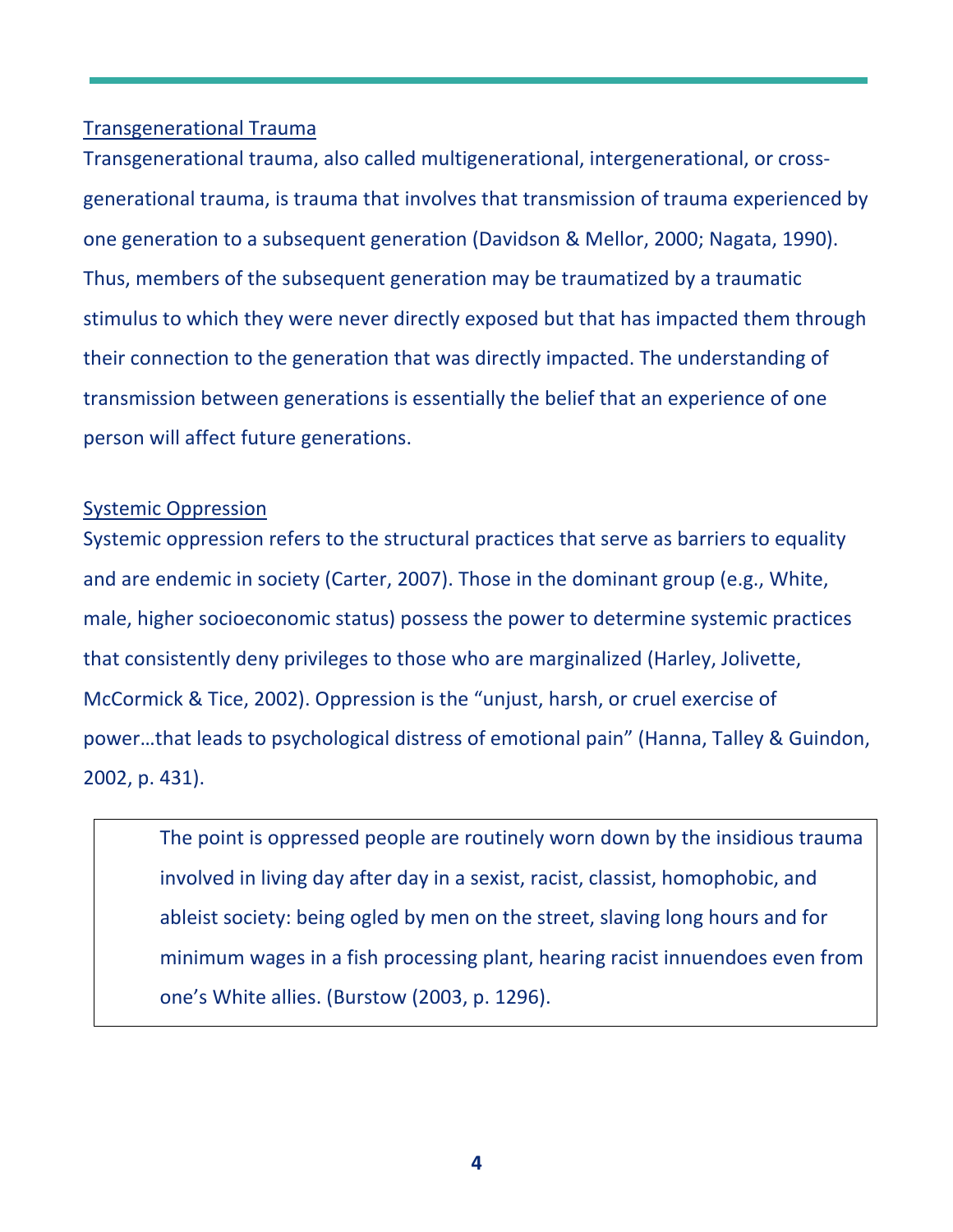# *Our Conceptual Framework: Emancipatory Program Evaluation (EPE)*

- Emancipatory Program Evaluation (EPE) places culture at the center of inquiry to honor and validate the stakeholders' culturally diverse ways of knowing and being.
- $\blacksquare$  The method privileges the voices of those under investigation and resists implicit cultural, theoretical, or pedagogical dominance to address the macrosystemic and interpersonal issues evident within the communities.
- $\triangleright$  Use of this methodological approach allowed the consultant to deepen her understanding of the participants' worldview as community stakeholders in the Broward County neighborhoods and schools (Creswell, 1994).
- $\blacktriangleright$  EPE involves: diverse evaluation teams, engagement of stakeholders, use of culture-centered evaluation tools, management of power dynamics, participatory evaluation designs, and strategic use of qualitative methods (Hood, 2001).

# *Data & Methods*

- $\triangleright$  Solicit the opinions of Broward Co. residents in communities most affected by gun violence:
	- $\blacksquare$  What are the key issues?
	- What community agencies or programs have been most useful?
	- $\blacktriangleright$  What are their perceived needs?
	- $\blacktriangleright$  Who is most affected by the gun violence?
	- $\blacktriangleright$  What coping mechanisms have been used by individuals, families, and community organizations?
- Exploratory Question: "*How do the stakeholders served by the Children's Services Council articulate their traumatic stress experiences and subsequent needs?*"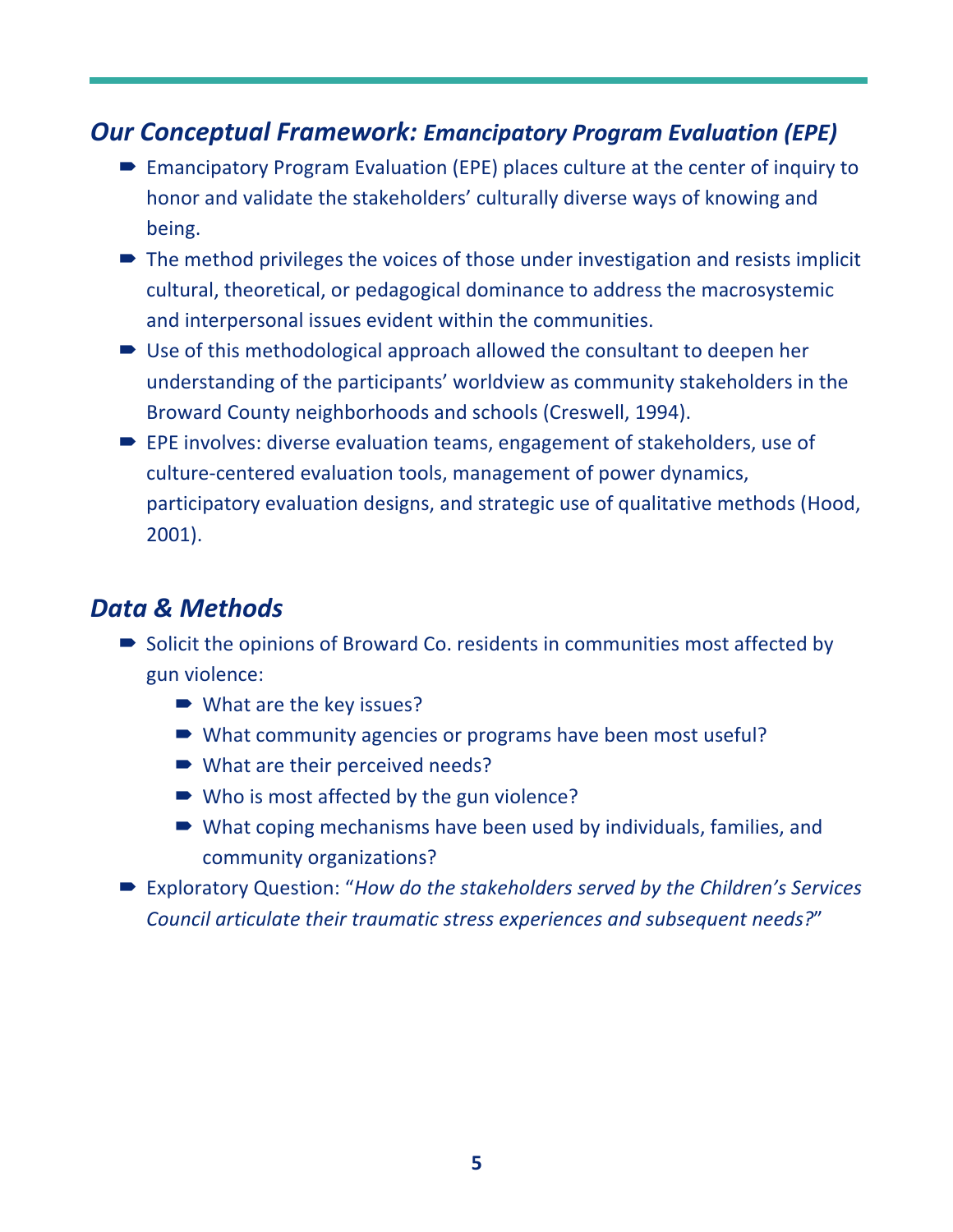- $\blacksquare$  Conducted searches in relevant databases to identify salient research articles and then reviewing the articles to determine key constructs related to the issue presented in the Resiliency Conversation by CSC.
- $\blacktriangleright$  Developed an abbreviated literature review to ascertain the relevant issues and challenges as well as evidence-based practices to address issues of traumatic stress for school-aged children and the adults in their system.
- $\blacksquare$  Developed 2 interview schedules for the adult and youth FG interviews. These questions were then be shared with key stakeholders for feedback and then finalized for the actual focus group interviews.
- $\blacktriangleright$  Conducted a 10–15 minute training with the identified process observer to ensure that observational data is appropriately collected.
- $\blacktriangleright$  Facilitated the FG interviews (n=6)
- $\blacksquare$  Conducted post FG debriefing sessions with the CSC executive director and cabinet (n=6)
- $\blacktriangleright$  Analyzed the FG data using a constant comparative method, extracted themes, and developed a report with conclusions and recommendations for action.

| <b>Attendee Record for Resiliency Conversations</b> |  |       |  |       |
|-----------------------------------------------------|--|-------|--|-------|
| Site                                                |  | Youth |  | Adult |
| West Park (Koinonia Worship Center)                 |  | 6     |  | 14    |
|                                                     |  |       |  |       |
| Pompano Beach (Blanche Ely High School)             |  | 20    |  | 10    |
|                                                     |  |       |  |       |
| Central (Old Dillard Museum)                        |  |       |  |       |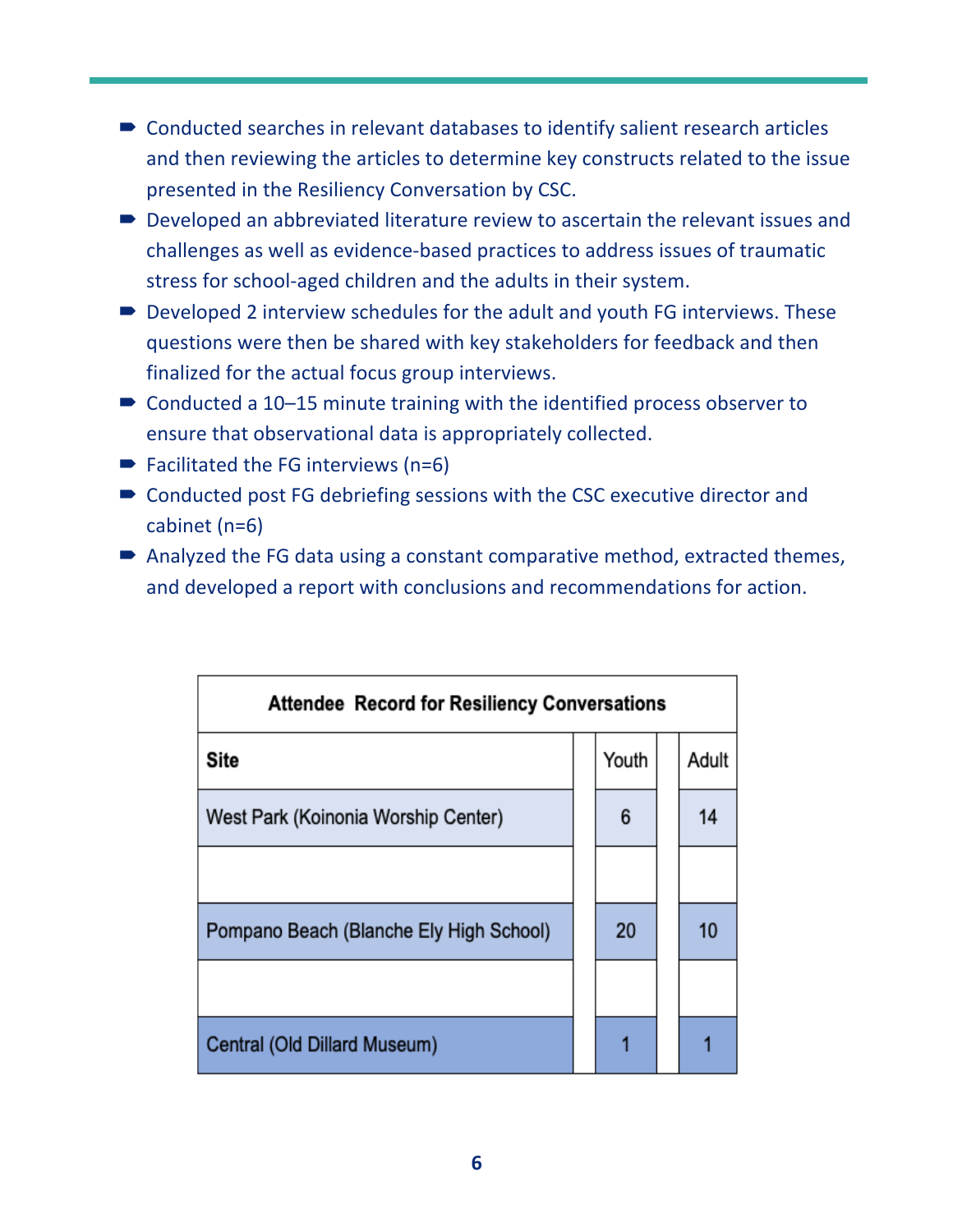- Data was collected over 3 evenings (2 FGs per evening)
- Collected at 1 school location from:
	- $\rightarrow$  students representing 2 high schools
	- Community members (adults)
- $\triangleright$  Collected at 5 community sites from students and community members (adults)
- $\blacktriangleright$  Focus group interviews (individual interviews when only one adult and one student was present)

### Data Collection Procedures

Participants were contacted in a variety of ways by the CSC staff. Students were recruited with the assistance of teachers/principals in the identified schools. Community members were contacted using a snowball method by the CSC staff (i.e., reaching out to the community leaders to solicit names of individuals who would be willing to participate). Once potential participants were identified, they were given an Informed Consent form that outlined the purpose of the project and what they are being asked to do, including an explanation of the focus on traumainformed services.

### Data Analysis Procedures

- $\blacktriangleright$  Review the data (to assess for accuracy),
- $\blacktriangleright$  Review the data several more times while highlighting salient visual points, comments or phrases that were representative of the participants' experiences,
- $\blacksquare$  Cluster highlighted visuals or statements into summary visuals or statements, and

 $\blacktriangleright$  Create domains of meanings from the clustered summary visuals or statements. The domains of meaning that emerged from the data were written up along with quotes associated with each of the categories. Team members examined commonalities and highlights, and divergent themes to reach consensus. To ensure credibility of findings, we utilized triangulation of data (i.e., archival data and demographic information), and peer examination.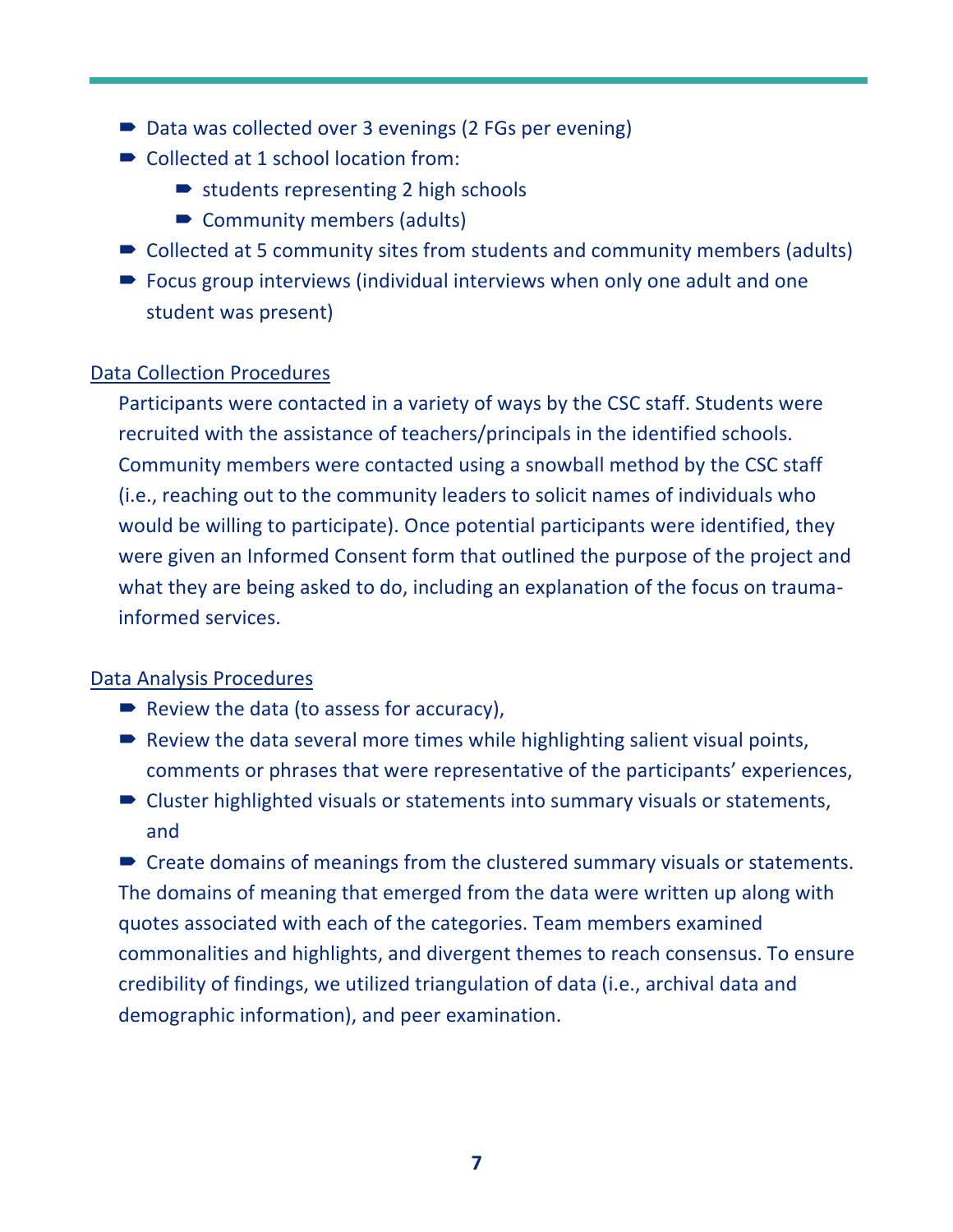# *The Findings*

- *Responsibility* When individuals and communities initiate an effort to provide support to an individual that they perceive to have a need*.*
- *Coping/Resilience* Strategies employed to limit negative effects of distressing factors, such as school absenteeism and listening to music)
- *Systemic Trauma/Stress* An individual's physical or emotional response to being in a challenging environments
- **■** *Youth Programming* Services or activities that provide youth with an outlet away from stressful environments that promote youth mental health and supports violence reduction.

# **Responsibility**

| Responsibility             |                                 |             |                  |
|----------------------------|---------------------------------|-------------|------------------|
| Communal<br>Responsibility | Self Responsibility             | Role Models | Parenting Skills |
| Lack of Community          | Need Support and<br>Programming |             |                  |

### **A. Communal Responsibility and Lack of Community**

Both the adults and the youth spoke at great length about the lack of community support, community resources, and conflicts within the community that has occurred over time and as a result of structural racism and community disenfranchisement. One person stated that, "*It hit home and it's like we don't have nobody to back us up to say…to bring us together and try to find out what happened*…" Another personal stated that, "*If I might say, the substance use in the community which is leading to the violence as well. There are no advocates, no programs in place."* Someone else said, "…*you don't have the supportive community to assist with providing care for your child*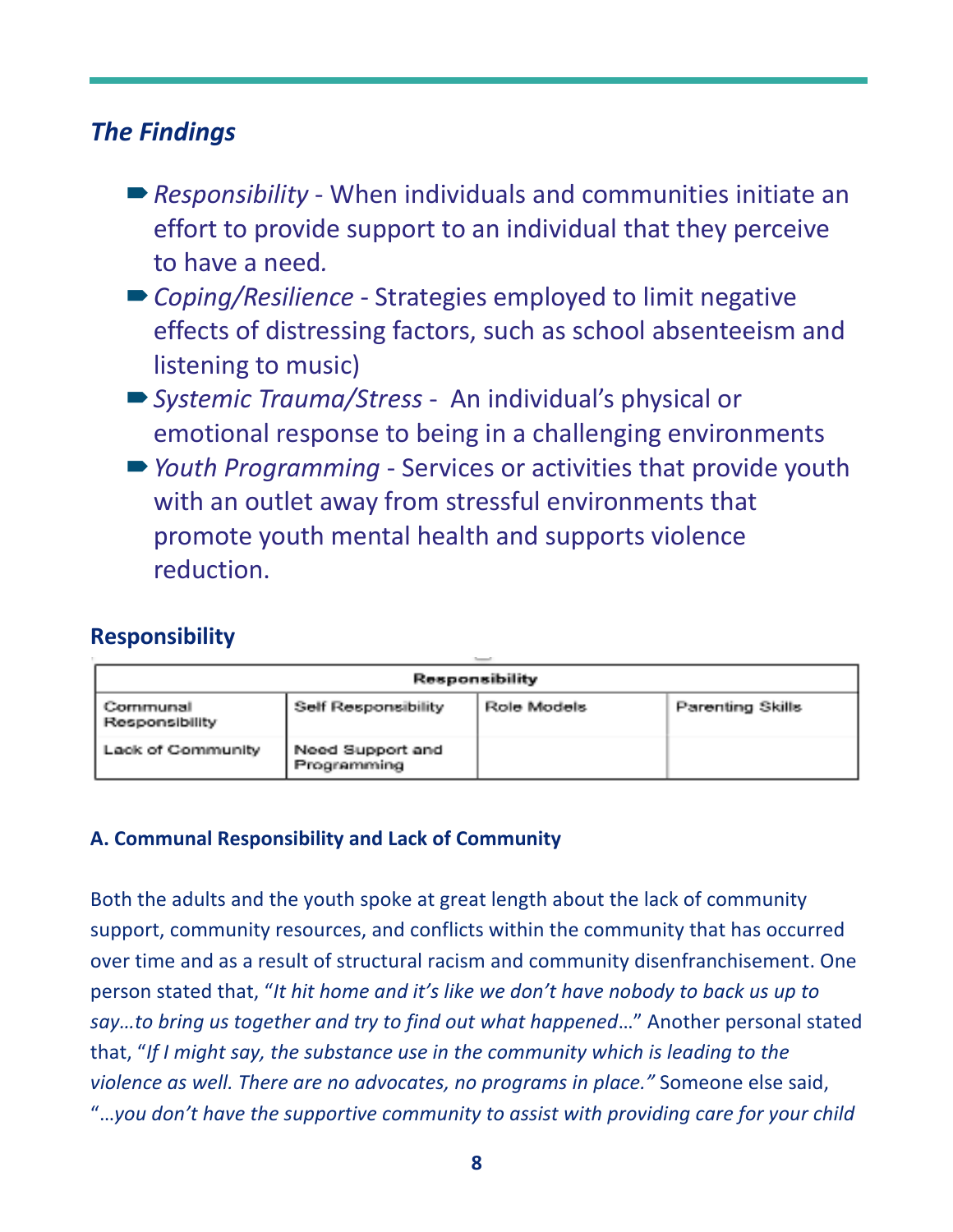*then you're limited to doing certain things*." Even the youth are aware that the community is not the same as in the past. One student shared, "*Back in the day, my grandpa said there was one dude who used to help all the kids when they needed it. Now, they don't do it no more…*"

#### **B. Self-responsibility and the Need for Support/Programming**

Overwhelmingly, the community discussants shared their frustrations with the lack of programming in their communities ("*It's a shame. There's no resources, nobody to talk to*"). Although they acknowledged that some programs exist, they found that it was difficult to access the programs because of transportation issues and when they did reach out to program personnel, they were often greeted with hostility and bias. One person shared, "*So, we try to go outside to ask for help, it's like, 'Yeah, we'll help,' but then it's closed door. You don't hear nothing back from no one*." Another adult stated that, "…*They don't mean what they say. They just say it because it's to ease your pain. But it don't ease my pain*." A common concern was the lack of concern for the gun violence, "*They don't care about what's making us sad what's killing our kids. They don't care about that. They just care about money and what they can do to get more. It's sad.*" The youth talked about being put in the "rejection box" when they asked for help in their schools, "*They're draining us out of life. They taking all the fun out and stuff*." Another stated, "*We're locked down so many hard rules that maybe don't even make sense*." Yet another shared, " *You can't sit on the grass…"* And, one student complained, *"…that just takes all the fun, all the motivation for school from us.*"

In all conversations and across generations, the participants agreed that there a need for more programming in their communities. Educators and students talked about the overcrowded classrooms ("I got 45 kids in my class and seats for 30"). Some offered suggestions for the youth, "*And that we also need to develop programs for the boys so that they're doing something, they need to be engaged in something. And they have somewhere to go where they can talk…"* The youth also believed that more programming is needed, "…*most of the time when kids are acting up or having behavior issues is because there's nothing going on in that school*…"

**9**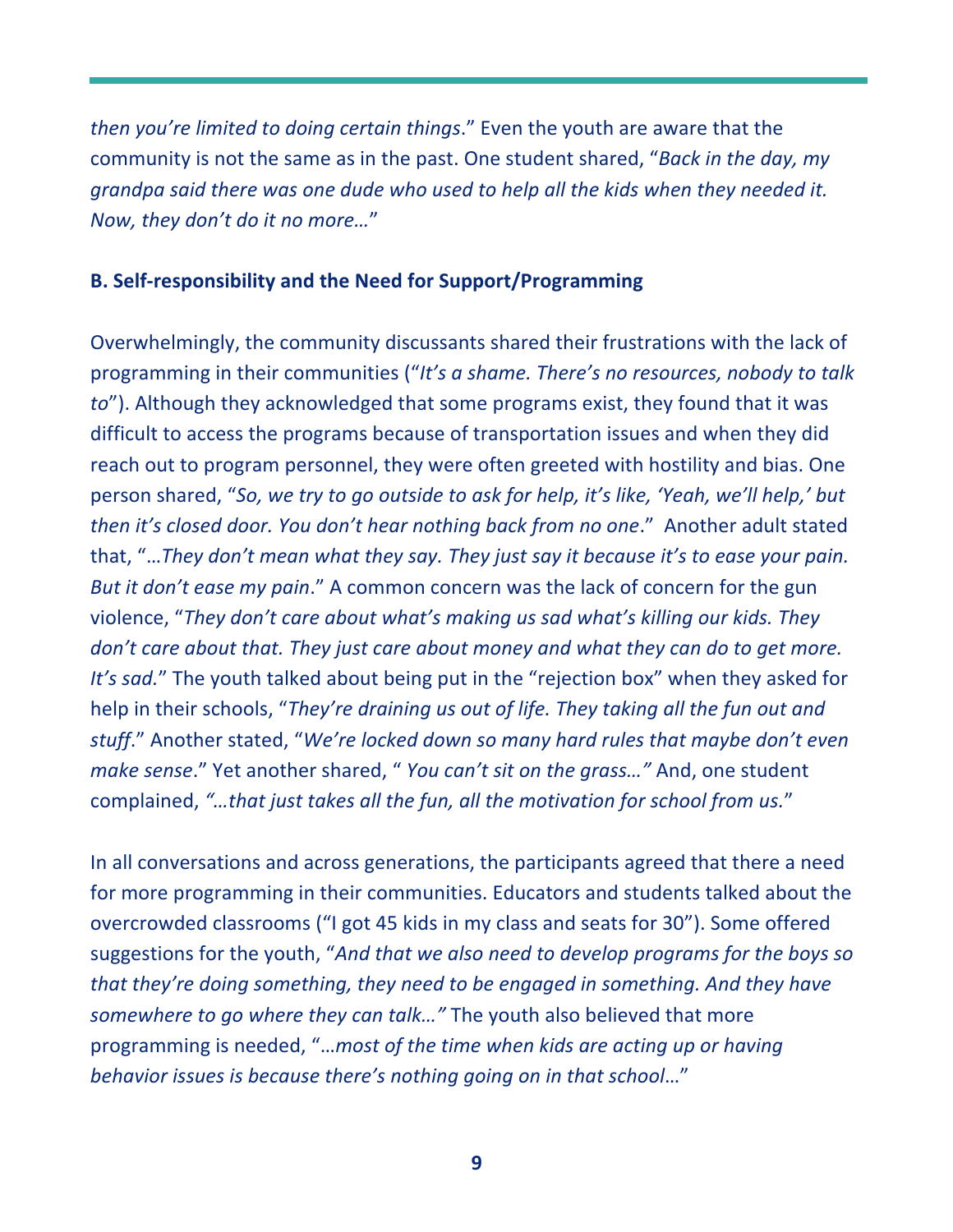### **C. Role Models**

Issues of community violence, economic hardships, structural racism, and whole scale community disenfranchisement ("*They're knocking the apartment down to build one house. It's sad, it's crazy. How is you making these [row of] houses into one house that got four bedrooms? You just basically made 20 people homeless just to build this one house…")* has left the community bereft of community members who can guide young people toward a positive sense of self, self-worth, self-love, and community engagement. This disconnected village has little means of stemming the rampant gun violence perpetrated by young males, in particular. The police, who could be role models are perceived as perpetrators of violence themselves, "*But they always mess with the homeless people. They stop kids that riding at night, riding in the hood…They do other stuff instead of the right stuff*…" One adult stated, "*My niece died today from a gun violence. She just died…today from a gun. A security guard shot her in the stomach*." When asked what youth needed, one youth participant stated, "*A male role model…*" to help young people make better choices. Participants stated that role models are needed to impart moral values.

### **D. Parenting Skills**

Although the youth did not talk a lot about their parents except when stating that their parents were their best friends, the adults did talk extensively about parenting issues. Participants discussed how economic disenfranchisement compromises their ability to take care of themselves and how they are often blamed for lack of progress with their children and in their own lives. Several sub-themes around parenting skills were identified:

- children need attention; issues that prevent parenting
	- o *"…parents at home are not as interactive with their kids as they should be. And, people go through a lot of stuff at home and some of the parents they be busy and what not, and they're not showing as much attention and love to that child as that child may need or want…"*
- need for mental health services for youth
	- o *"…sometimes parents aren't available because they're working two jobs because the housing market is very high and it's not matching your working wage."*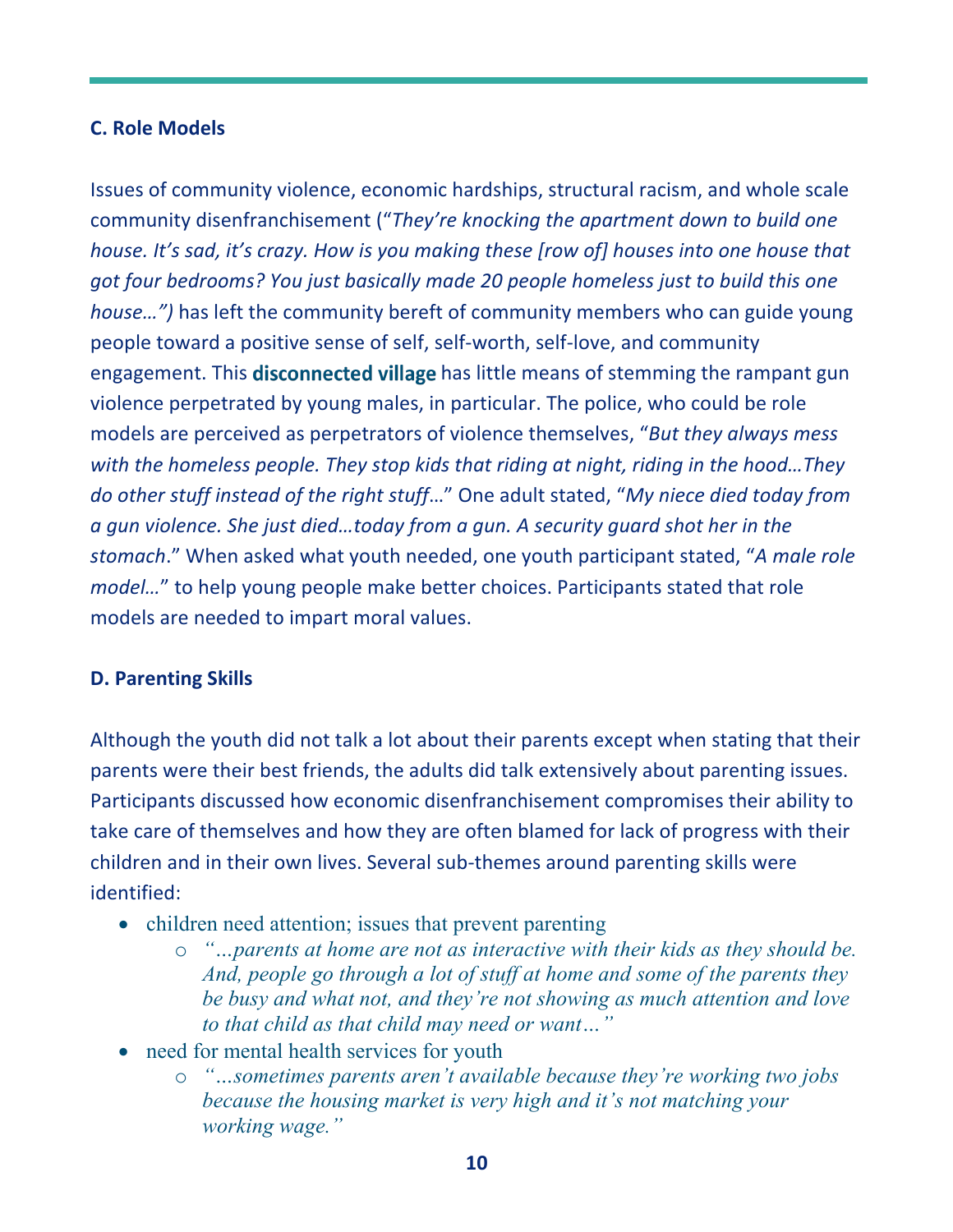- Need for a parent-school relationship
	- o "*Parents need to go to the school and tell the teacher. Me, I go to the school and tell the teacher: 'Listen, when you call me, I'll come to talk. I'm a pull him out, I'm a whip him.'…"*
	- o *"…but we need help within the schools."*
	- o *"I have a wonderful principal"*
- parenting is complicated, given their struggles related to economic stress
	- o [children] "*become statistics, and it's not fair to them, they just babies and we're losing them…"*
	- o *"And the majority of the families here is single mothers; some single fathers…I'm a single mother of 4. I just been blessed…Okay, got a p erson sitting over there working hard…trying to pay the rent but she can't pay the rent…What about the children that need shoes that they can't afford to buy…"*

# *Coping/Resilience*

| Coping/Resilience                   |                                          |                           |  |
|-------------------------------------|------------------------------------------|---------------------------|--|
| Counseling & Conflict<br>Resolution | Growth & Resilience                      | <b>Maladaptive Coping</b> |  |
| Privacy Concerns                    | Mutuality/Friendship;<br>2. Coping/Trust | Marijuana                 |  |

## **A. Counseling & Conflict Resolution**

Despite the challenges faced on a daily basis, participants spoke of resilience and coping. They talked about their coping strategies, some were beneficial and others were maladaptive. Coping mechanisms included mindfulness activities, such as prayer, listening to music, meditation, and sitting quietly ("*I had to really go somewhere where there is no noise, no music, or nothing…*"). Other forms of coping included social advocacy, social action, and community empowerment.

While some participants talked about the value of counseling and mental health services, most participants spoke despairingly about their encounters with social services, and behavioral health providers. The youth spoke quite negatively about their experiences with the school counselors, "*…half the guidance counselors, they don't do their jobs*…" And, *"…the guidance counselors, they're not really here. They tell you to come during lunch. You come during lunch…Yeah, they're not here…*" Another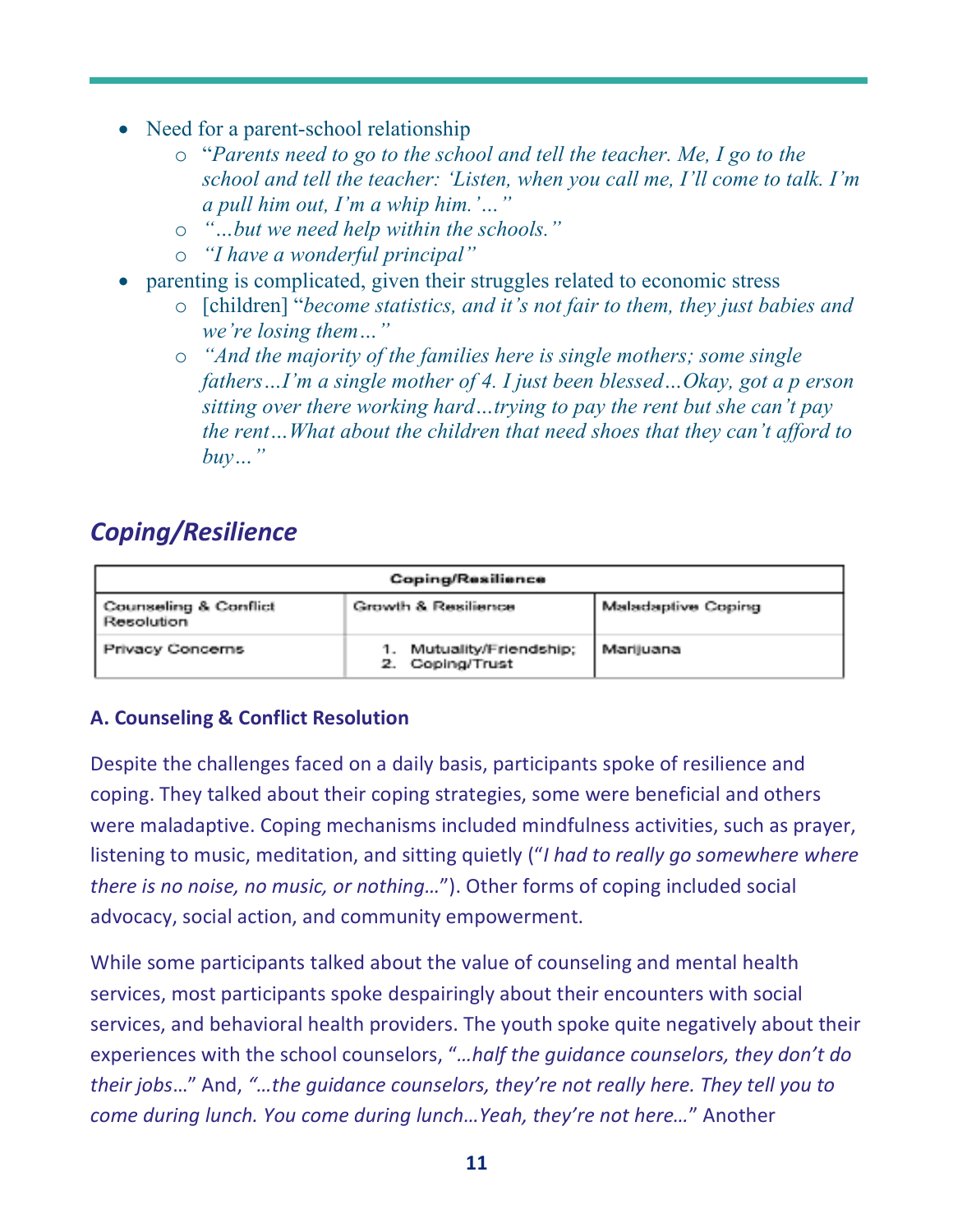participant stated, "*I don't have a connection with the guidance counselor. So, if I have an issue, I wouldn't come to the guidance counselors. I would go to one of the teachers…*"

Positive experiences with counseling were reflected in comments, such as: "…*she's in therapy now… she seems to be doing okay*." And, "*That's the reason why I stay in therapy because talking to somebody besides family help you kind of get through it because family it just feels like, 'oh, you don't need it.*;" One youth participant had a good experience with counseling, indicating that it has been helpful, "*You go there for an hour and they talk to you about good stuff and bad stuff.*"

Other ways to cope include self-advocacy. One participant comforted another by saying, "*Don't carry this hurt personally. Do what your son has always done. Create something in his honor…Create something in his honor to help people*….." Another participant shared, "*You've got to know how to fold the grief up, put it in a box. And, she [the counselor] said, 'take it out when you need it, when you need to…' But you just have to learn to deal with it. Because she said the love for him is never going to go away*."

The issue of **conflict resolution** was brought up frequently. Adults asserted that [young people]…"*don't understand that's it's okay to disagree. They don't understand that it's okay to be mad and not have to murder*." In discussing the gun violence, one individual stated, "*It happens every day. They talk about a lot of drive by's. We have a lot of shootings that's happened in our old neighborhood where we grew up at*." One offered: "…*children are desensitized to what's going on because it's in their face*…" A recommendation provided was, "…*some type of conflict resolution discussion for these kids…"* Changing the narrative for youth was a concern among the adults, "*That's another narrative that's got to change. If you see something, you say something. That's what the police department is pushing but, unfortunately, in our communities, 'it's snitches get stitches', so that narrative has to change in order for us to get these people off the streets from killer her children*." One youth participant stated that when there were engaging programs, "*It was fun and we all came together and we wasn't arguing*…"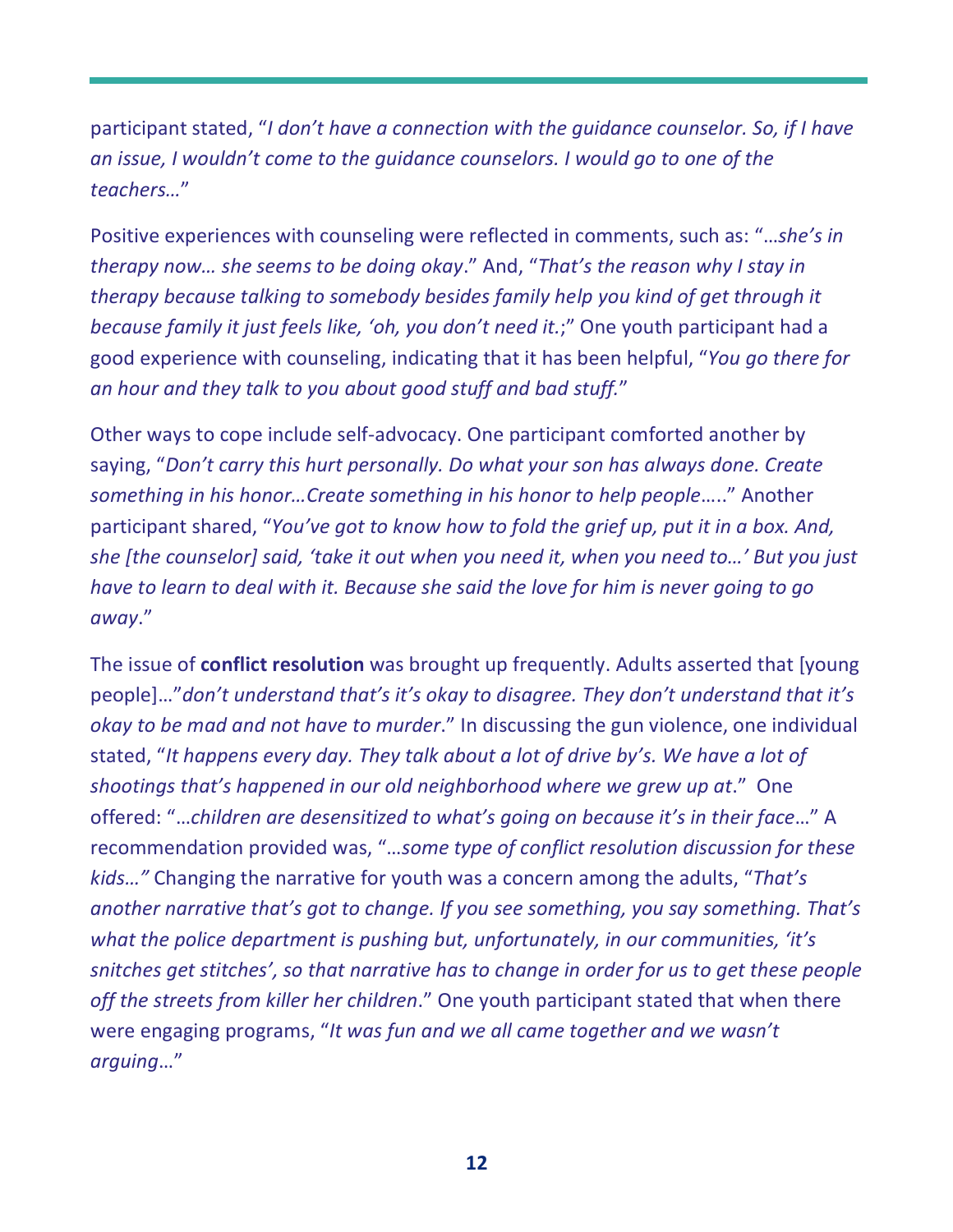#### **B. Growth & Resilience**

Despite feelings of lack of voice, stressful schools, gun violence, and the lack of sufficient resources, the youth participants overwhelmingly felt resilient. When asked if they cope better today than they did a year ago, most participants responded affirmatively. *"I cope better now." "you get wiser when you're older."* They cope by listening to music, paint ("*I'm an artist. So, I paint a lot and I listen to music*…"), draw ("with my little sketchbook"). Another student shared, "Me, I'm spiritual. So I go to the scriptures, Bible, motivational videos." One participant stated that, "*For me, music of course, but with music I like to dance. I love to dance. I love being active. Dancing just puts me in a happy place*." Other students talked about their social support *("…my Mom, she has a big impact on me. She's like my best friend*." Or, "*Me, I like to try to connect, I like to try to spread love.*"

Young people also suggested that they struggle with trust issues, "*…we really suffer with trust issues honestly. Because if it's somebody from my school, I'm not going [to] want to open up about anything that I'm going through because I feel like you're going to go tell the whole school*…" In recommending peer support groups at the school, one participant suggested, "*we can have groups like these set up randomly around the school with random kinds, random teachers, just to build the trust around those group of kids, have it constantly one or two times a day in different buildings. That would be a step…to what later done the line it could prevent violence or suicide*."

Students also discussed their lack of trust with existing service providers, "…*we don't tend to go to them for emotional problems. I feel like everybody's so focused on graduating and so focused on all that stuff. We done even be worried about that until something does happen. They had all those like them therapists, all that*." Another student stated, "…*we do not like talking to people. We did not want to express ourselves. We feel like we wouldn't get heard anyway or it's not going to help us or we wouldn't' t want to show emotion*."

## **C. Maladaptive Coping**

Unfortunately, with the lack of sufficient or effective mental health resources, members of the community self-medicate to cope with life's stressors. Participants, young and old, disclosed that they use alcohol and marijuana to deal with their anxieties and frustrations ("*My dog get zooted, gets gassed."*). Others are alone in their distress, "*I cry. I don't' know. When I feel bad, I cry*." Other distract themselves with video games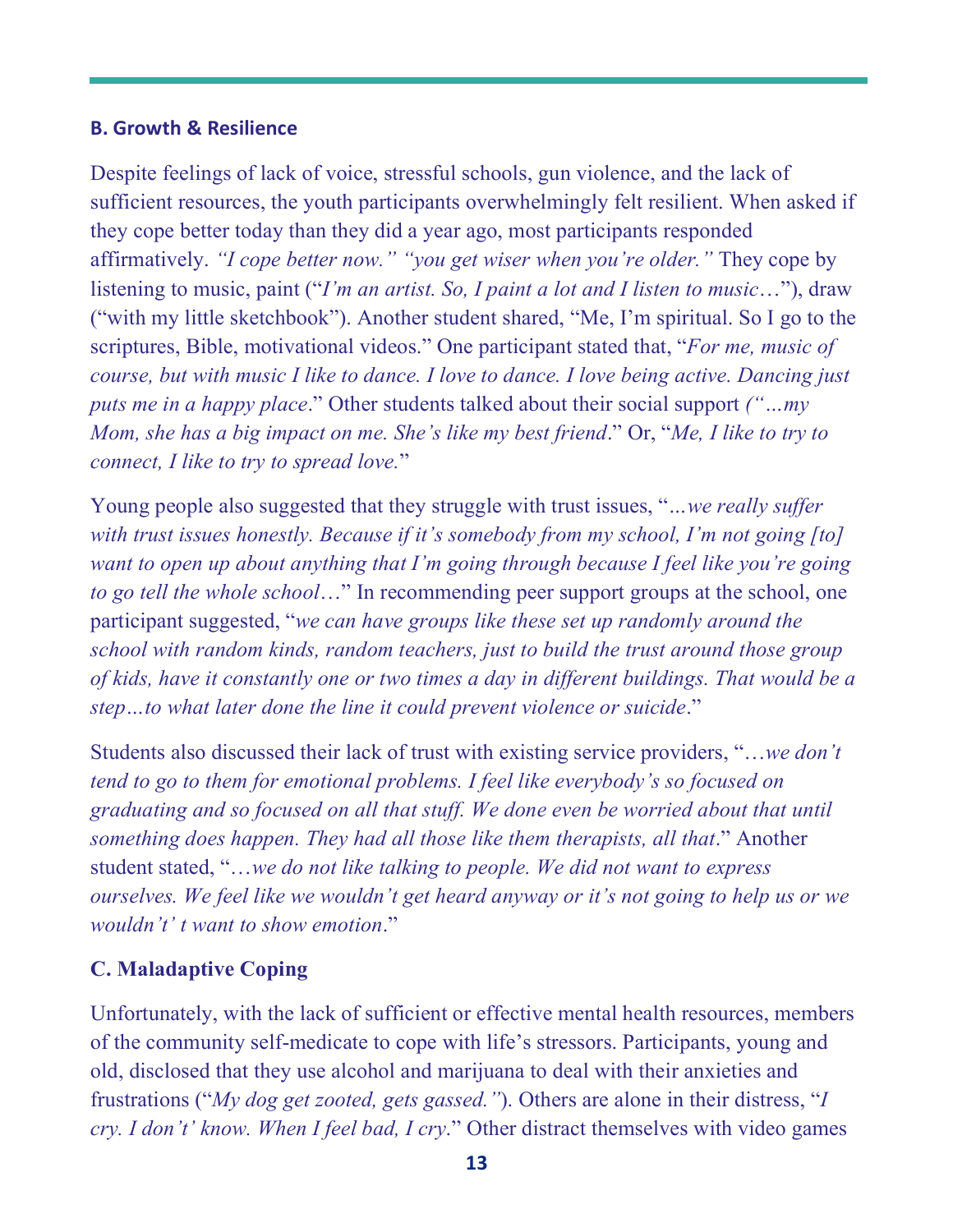and some students engage in social distancing, ("*…just distancing myself and getting over stuff by myself that now it's hard to even speak up to people. …I'll just sit there and act like I'm all right…")*

# **Traumatic Stress**

| <b>Stress</b>        |                            |                                           |                             |                                     |
|----------------------|----------------------------|-------------------------------------------|-----------------------------|-------------------------------------|
| Curriculum<br>Issues | Insensitive<br>Teachers    | Fewer<br>Resources                        | Lack of Student<br>Violence | Social Services<br>@ School         |
|                      | Lack of Teacher<br>Empathy | <b>Less</b><br>Resources/Less<br>Learning |                             | Ineffective<br>School<br>Counselors |

## **Stressful Schools**

Both adults and youth participants shared their perspectives on how stressful schooling experiences are and the negative interactions between parents and educators/leaders, educators and students, the home culture and the culture of schooling. Some of the subthemes found were:

In particular, community residents were most impacted by weaponized teachers who have access to guns in schools, particularly within the current socio-political climate of political intolerance that influences legislative policies affecting disempowered and disenfranchised community residents. Students spoke despairingly about teachers, stating that, "*Yeah, they don't care about the students. They even say that if there's a school shooting or something, they will take care of themselves. They're not going to take care of the students*." Another child stated, "*They were like, 'I might save myself. I'm not going to save anybody else.*'" One youth participant agreed, "*One of my teachers told me if t here's a school shooting, she'd jump out the window*." As a result, students feel, "*Nervous*." "*Overwhelmed*". "…*Nothing*." When asked who protects them, they said, "*God*." "*Your parents*." "*Yourself*." "*Your peers*."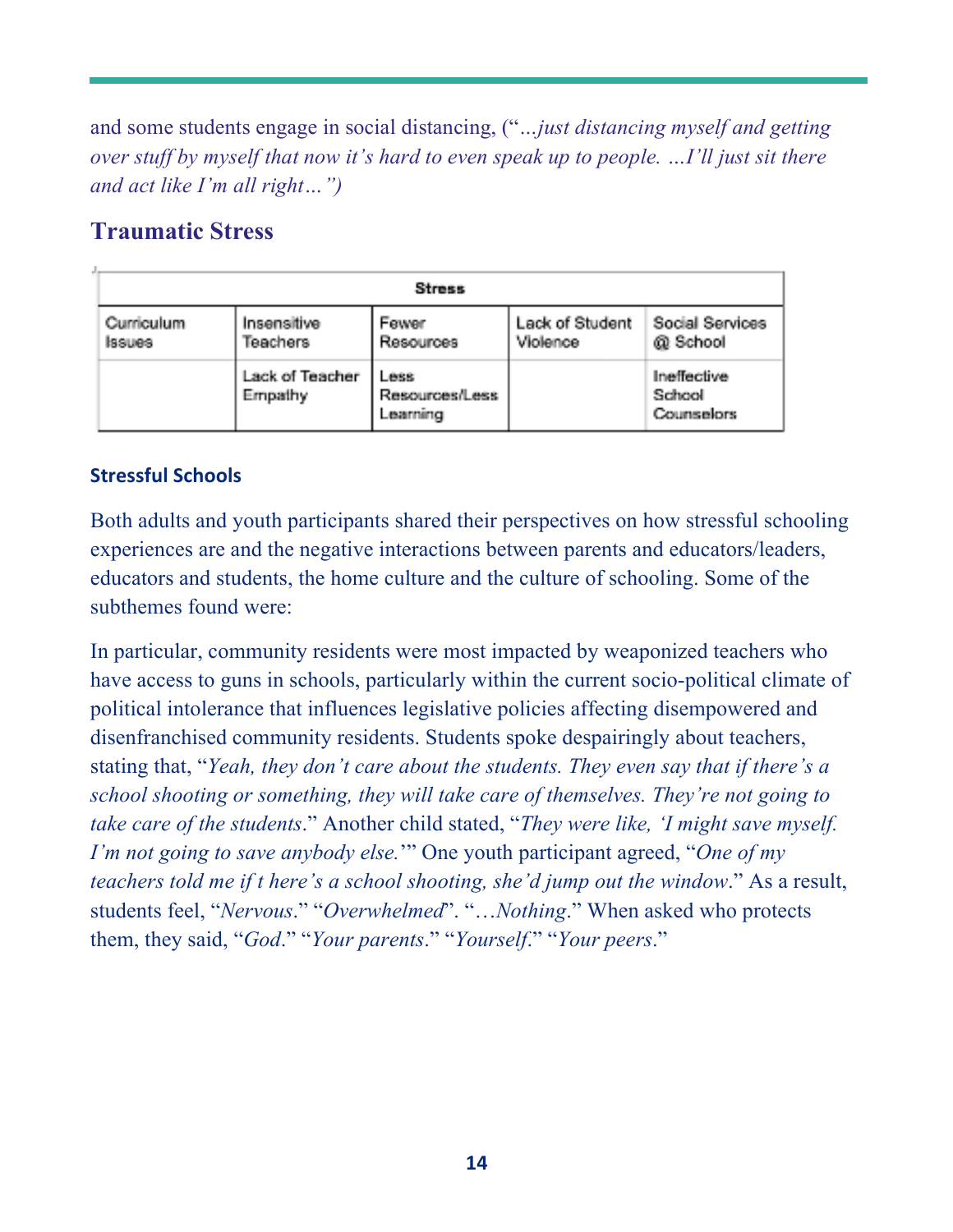There is a need for:

- enhanced communication to prevent violence; awareness of structural racism;
- increased school-parent connection; parent involvement in schools
- positive educator interactions; advocacy; social action
- trauma-informed teaching
- caring educators translating personal life story to teach female empowerment
- caring teachers; it takes a village; when teachers go above and behind; hopeful

### **Stress in the Community**

The compounded stressors from housing, financial, familial, and educational issues causes multiple levels of distress for community residents. They talked about:

- community violence; trauma, suicide, hopelessness ("*…my 27 year old son comes to me a few months ago and say, 'Ma, I need help if you don't get me help, you will bury me. You will see me in prison. I'm stuck. Stuck*.'"
- traumatic stress/transgenerational trauma ("*But she ain't like me outside, I had anger issues growing up. I don't know why, I was just an angry kid with anger issues*."
- emotional exhaustion; compassion fatigue; limited resources ("*I lost my grandson and it just took everything out of me. I really wanted to stop living because when my grandson got killed…it was like my whole world was shattered from me*…" And, "*I don't want to be [in] a relationship with no more kids. I don't want to mentor girls. I don't' want to do it. I'm tired of it."* And*, "It's gotten to the point where for me, I'm like, okay, like you say what happens to us…No, we don't have support. There's only so much one person…"*
- complex grief, community grief, and loss "*We need a resource that come out and talk to the kids that lost a parent." "Like I said, I still go through the emotional struggles."*
- trauma; lack of resources; systemic racism within schools; need for mental health support "…*he's getting that exposure of seeing someone die or seeing someone get shot it becomes a norm, which means [he] becomes numb to it*."
- police brutality; trauma; policing culture; police-community relationships; police brutality causes lack of respect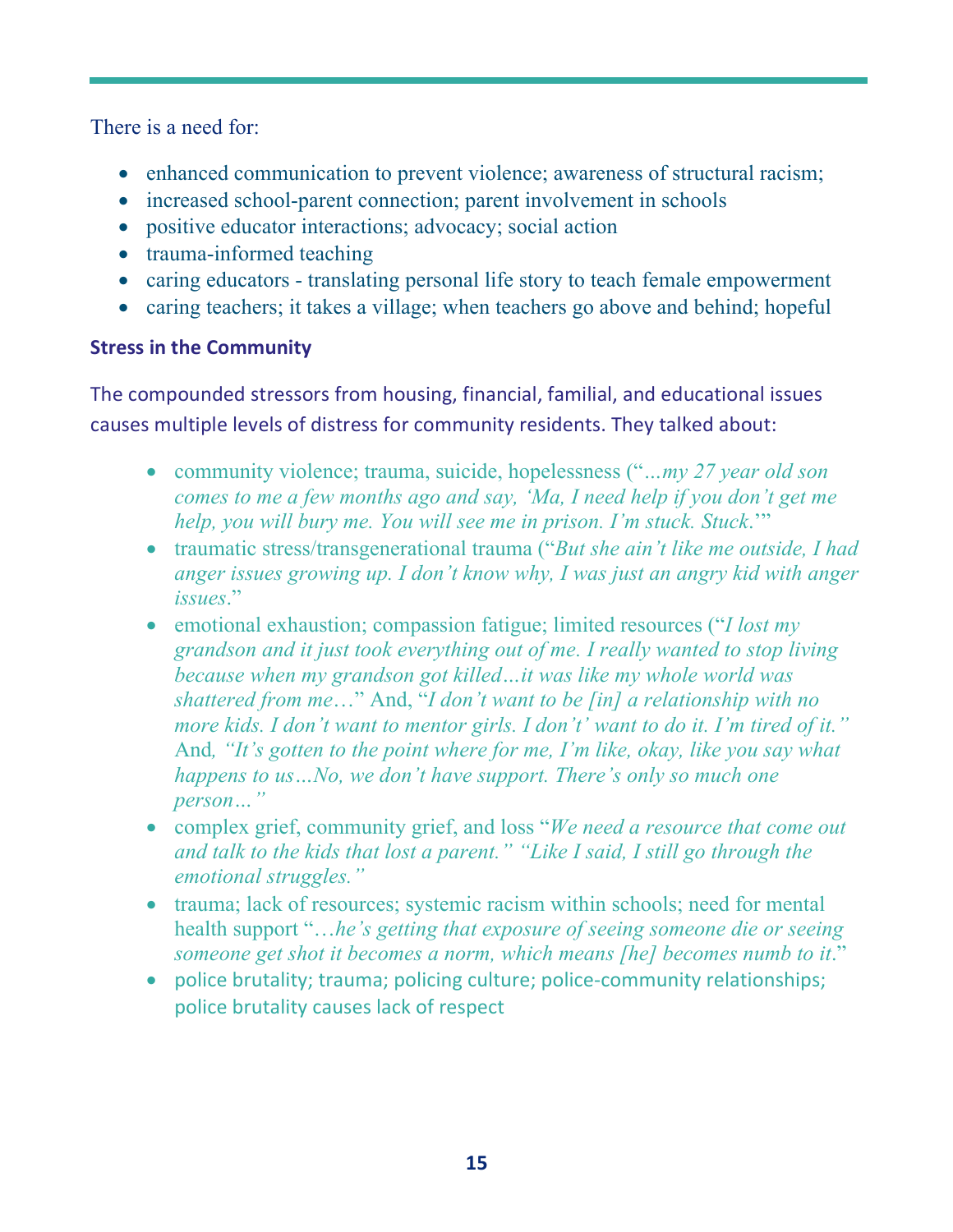# *Insights and Recommendations*

- Youth Programming (culturally responsive); "the streets are talking"
	- $\blacksquare$  Conflict resolution
	- $\blacktriangleright$  Peer counseling
	- $\blacksquare$  Increase student voice, particularly in schools; eliminate weaponized teachers
	- $\blacktriangleright$  Rite of Passage program for girls
- Community Empowerment
	- $\blacksquare$  Grant writing to submit proposals to CSC
	- Use of social media to "change the narrative"
- Parents Advocating for youth in schools
	- Improve the effectiveness of school counselors; family-schoolcommunity collaboratives
	- Addressing "rejection box"; student engagement
- Place programs in the community (mental health; culturecentered trauma informed care)

| Youth Programming/After School Programs |                         |                                                                       |  |
|-----------------------------------------|-------------------------|-----------------------------------------------------------------------|--|
| Violence Reduction                      | Outcomes of No Programs | Barriers to Access                                                    |  |
| Conflict Resolution                     | Youth Mental Health     | <b>Expansive Options:</b><br>Insufficient<br>$2^{\circ}$<br>Resources |  |

## **Increase Youth Programming**

Nearly all of the participants talked about the need to develop programming for the young people in their communities. They described their neighborhoods as being **resource deserts** where practically no programming exists. In this programming void, youth create their own activities, many are quite destructive. Recommendations for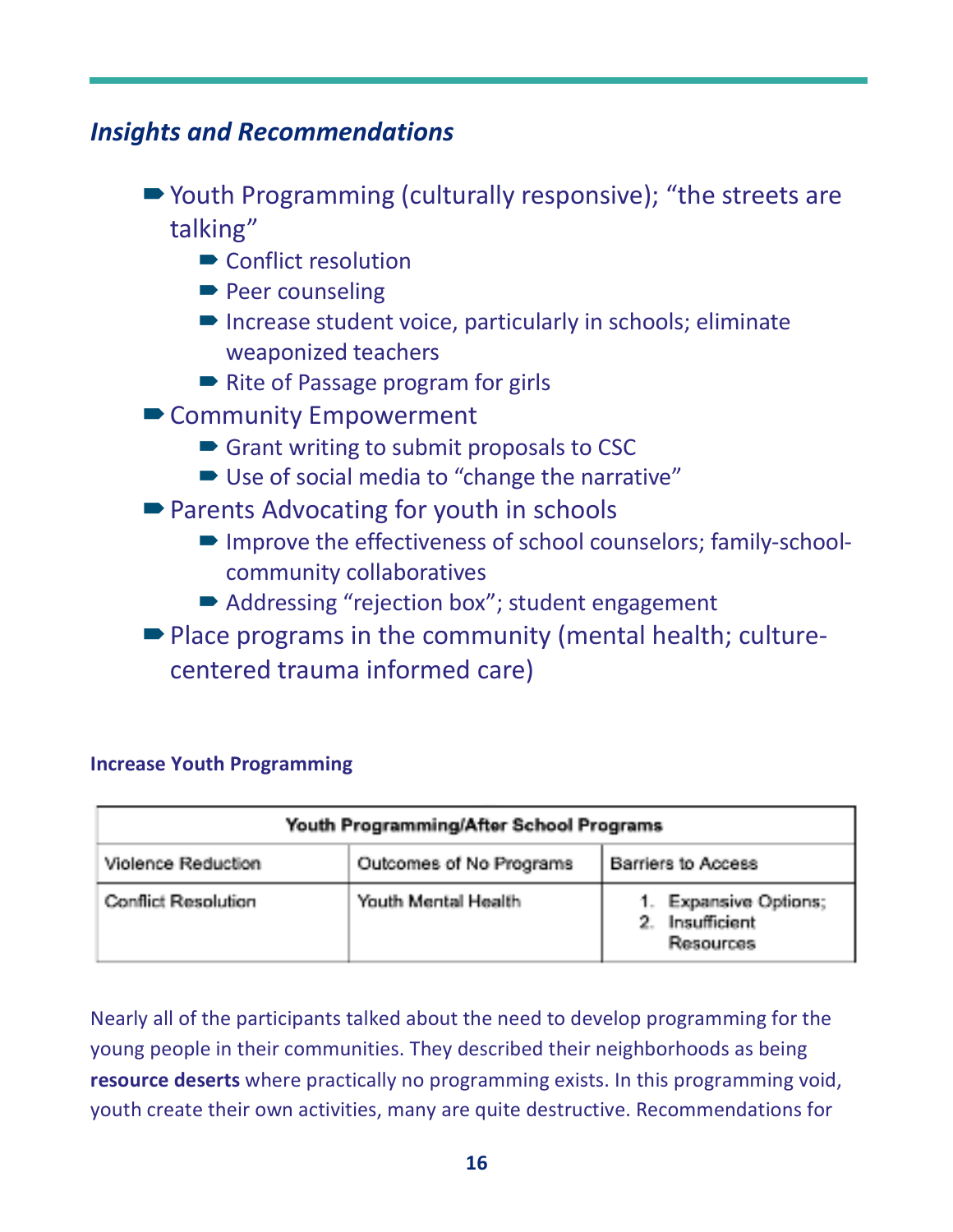engaging activities focused on conflict resolution and peer counseling. The conflict resolution programming would need to be engaging and therefore culturally informed. The participants talked about the need for life skills training, cultural identity development, and moral/spiritual development to promote empathy and communal responsibility. The youth in particular talked about the desire to engage in peer counseling activities in which they could be afforded the opportunity to openly share their concerns, fears, and questions about life's challenges. They also wanted to better connect with their school counselors to do more than vocational guidance with them, to focus on their emotional and psychological needs. They also wanted more information about how to help each other as peers. They wanted to know how to comfort each other when they were experiencing any emotional problems or were grieving. They also wanted to know the signs of suicidal ideation so that they could be part of each other's support network. Both adults and youth expressed the desire to be heard and be at the table when policy decisions were being made that affected their lives. The adults suggested that professional development and grant writing training be offered to assist them in learning how to be more empowered to speak up for themselves and to advocate for themselves.

**Rite of Passage Programs.** One intervention that has proven successful in addressing the behavioral and academic problems of African American students, males in particular, is the Rite of Passage program. Rite of Passage programs target both the education and emotional wellbeing of African American youth (West-Olatunji, 2000). The two core elements of spirituality (or morality) and interconnectedness (Harvey & Rauch, 1997).

Rite of Passage programs typically address the following components: 1) appropriate role models/bonding, 2) identity/self-esteem, 3) academic values and skills, 4) parent and community strengthening, 5) transition to adulthood, and 6) safe haven (Ascher, 1991). The three latter components also represent the potential benefits from participating in Rite of Passage programs. Rite of Passage programs provide appropriate and positive images of African American adulthood through African American teachers, mentors, and other role models. The primary aim is to combat the substantial negative images of Black adulthood. Raising the self-esteem of young African American youth is also integral to facilitating positive change in their mindset, thus impacting the manner in which they view and approach problems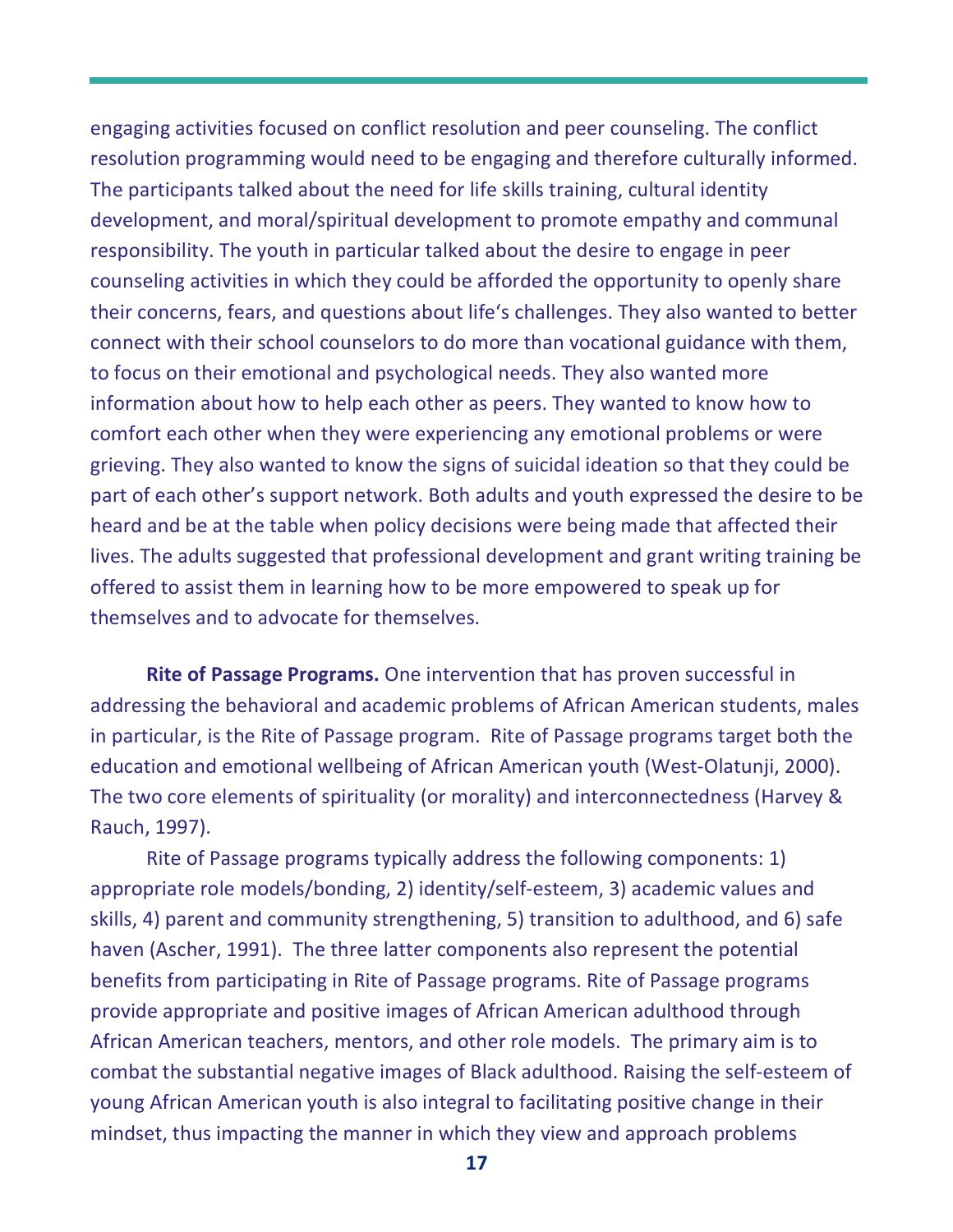encountered both at school and within their communities. Rite of Passage programs facilitate academic improvement by mandating strict attendance, provide homework assistance, and help students develop conflict resolution skills. Rite of Passage programs also help to strengthen both the family and community of the African American youth participants. Lastly, these programs provide a safe haven wherein lowincome African American youths can escape from many of the negative subcultures, such as gang membership, drug abuse, and premature sexual involvement, within their communities.

#### **Community Empowerment**

**Increase communication.** In schools as well as in neighborhoods, community residents wanted to know more about what services are available and how to avail themselves of those services. Students also wanted to know what services were available within the schools and how they could access those services. Many of the participants recommended that community agencies and schools find better ways of communicating. For instance, community agencies and schools could use social media to **change the narrative** within these low-resourced communities regarding conflict resolution and gun violence.

#### **Allow Parents to Serve as Advocates**

Both adults and youth talked about experiences with educational hegemony and implicit bias in their interactions with school personnel. It is recommended that familyschool-collaboratives be implemented. The importance of family-school-community collaboratives in which parents are involved in schools and *have a say* in the curriculum and programs being offered in schools. Parents also suggested that they could be a bridge between the home culture and the school culture to facilitate student engagement and culturally responsive instruction. Parent involvement would also help to improve the effectiveness of school counselors, teachers, and principals, ensuring that educators were more caring and inclusive in their interactions with the students. This would also aid in transforming the role of the school counselors to serve as advocates for students and address their socio-emotional needs. Additionally,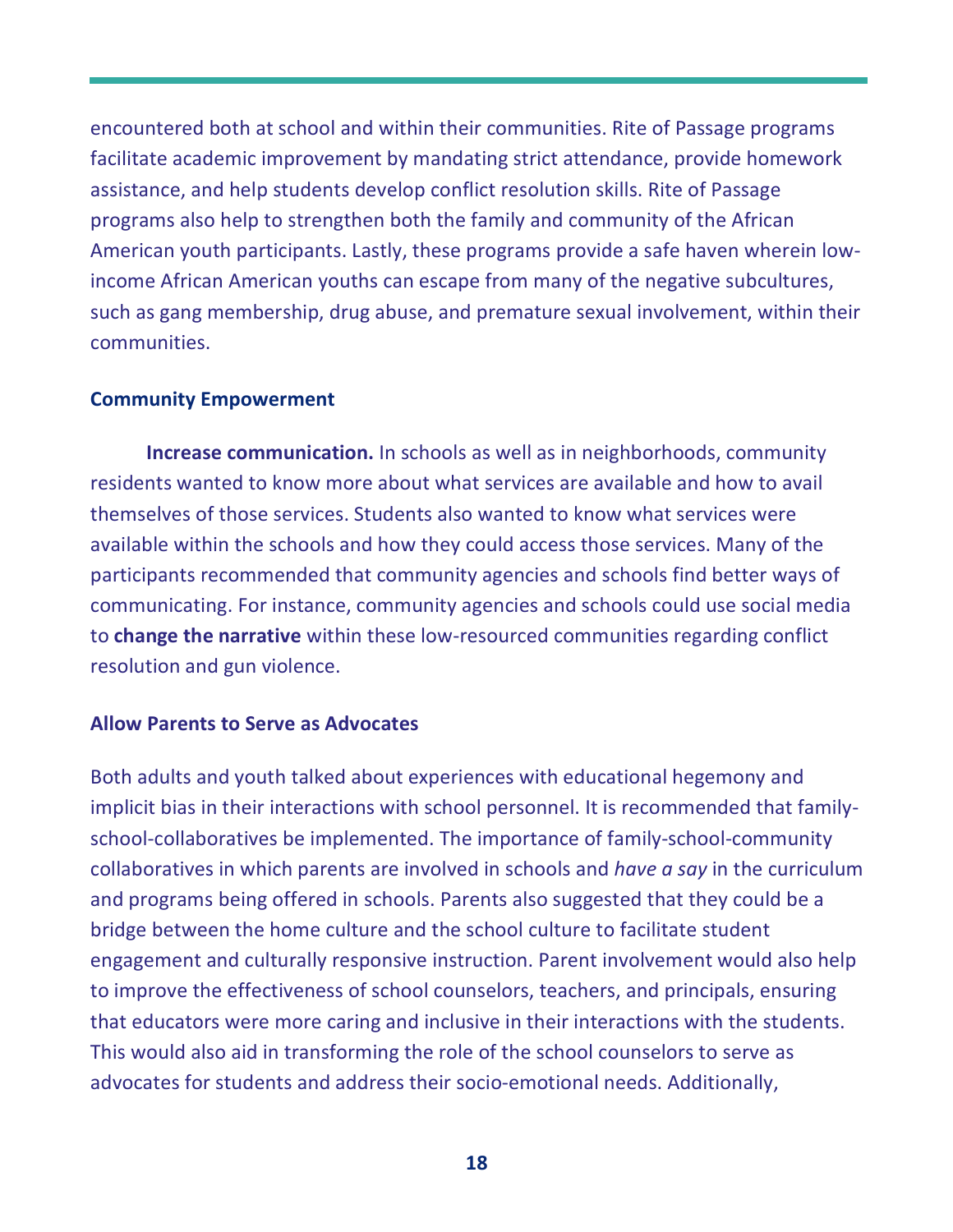participants recommended that schools may need to extend their school day to include out-of-school time (OST) programming.

**Family-School-Community Collaborations.** Addressing students' educational challenges separate from environmental factors restricts the schools' ability to sufficiently address the needs of students in a manner that builds on student, family, and community assets. It has been stated that students from low income and culturally diverse backgrounds are positioned along the margins of the public education system, typically privileging middle class White students. This cultural discontinuity or cultural disconnect can impact their psychological as well as academic wellbeing (Cholewa & West-Olatunji, 2008). Families have funds of knowledge that can contribute to the schooling experience; they are not socially or intellectually barren. Homes are often places where both teaching and learning occur and children are taught social skills. As such, schools have an untapped resource: the family.

**21st Century School Counselors.** Developmental guidance programs have transformed into a more comprehensive model that address the academic, career, and personal/social needs of students, student standards that should be met by the school counseling program. School counselors are encouraged to implement school programs that encompass vocational, remedial, and developmental interventions, all of which have been present throughout the profession's history. Each of these services implies collaboration with stakeholders to provide culturally relevant educational practices, addressing the academic achievement of all students, moving school systems toward systemic change that reaches all students, all activities that exemplify a role of leadership within schools. Professional development training for school counselors working in low-resourced schools is needed to augment their cultural competence and improve their effectiveness in serving culturally marginalized students. For instance, school counselors could serve as leaders to initiate **restorative justice** programs within schools.

**Culturally Informed Parenting Skills.** One of the effects of transgenerational trauma is the disruption of cultural mores that are typically passed down from generation to generation. Moreover, with the breakdown of community unity, the lack of community support compromises parent-child relationships, erodes community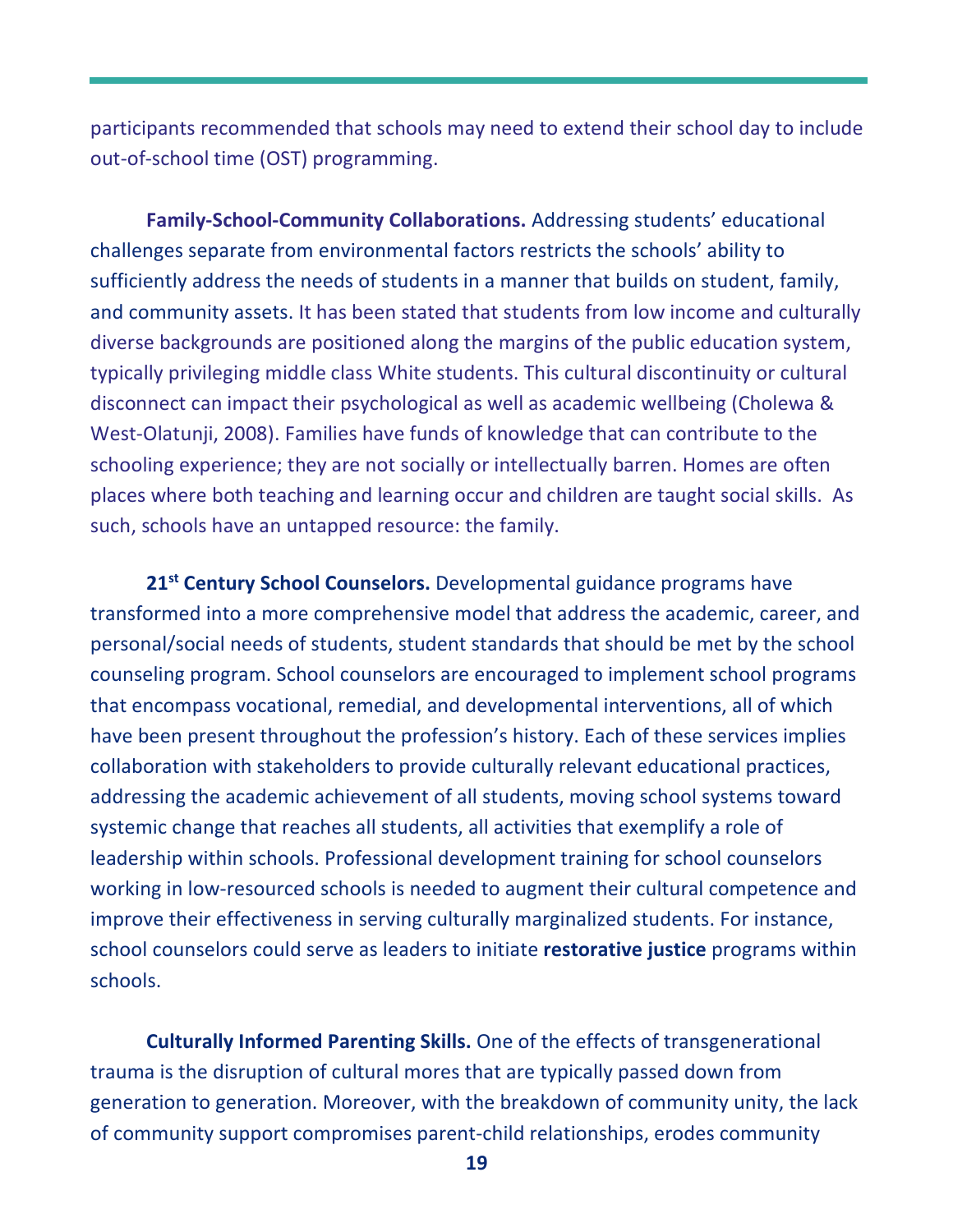trust, and ill prepares youth for adulthood. Current parenting programs typically assume that the key aspects of parents as well as the goals of parenting are shared across cultures. Some scholars challenge those beliefs and offer research that suggests that culturally informed parenting approaches may be more effective and correlative to student academic achievement (West-Olatunji, Sanders, Mehta, & Behar-Horenstein, 2010). African American parents, in particular, demonstrate coping skills and resilience despite systemic and personal stressors. Further, their coping mechanisms are rooted in cultural patterns, such as intergenerational support from grandparents, faith in themselves and family members, and understanding the power of the spoken word as a force for healing. Thus, parenting skills programs offered by schools and within culturally marginalized communities, need to be family-guided, family-centered, family focused, and family empowered.

#### **Augment Community-based Programs**

One solution to the dearth of community services is to bring those programs to the communities that need them most. This means that either satellite programs are developed in existing buildings in low-resourced neighborhoods or mobile units are brought to neighborhoods and rotated throughout the county. Utilization of community resources, both human and material, are needed. Given the multilayered trauma issues impacting community residents, adults and youth experience a myriad of concerns in which the intensity and duration of those traumatic experiences are notable. They're presentation of trauma symptomology is similar to disaster survivors. Additionally, the pervasiveness of ineffective services can be re-injuring.

To address their needs, a comprehensive, multi-layered approach is warranted in which the community residents themselves are key players and their voices are heard. There are several models globally, particularly evident in low-resourced countries, such as India and Jamaica, that emphasize a psycho-social approach wherein community residents serve as the primary service providers. In India, for example, their disaster mental health service delivery program utilizes the training-the-trainer model wherein local residents provide disaster mental health services and the few degreed mental health professionals only come in to provide periodic supervision and professional development training. Additionally, Zimbabwe has implemented a community-based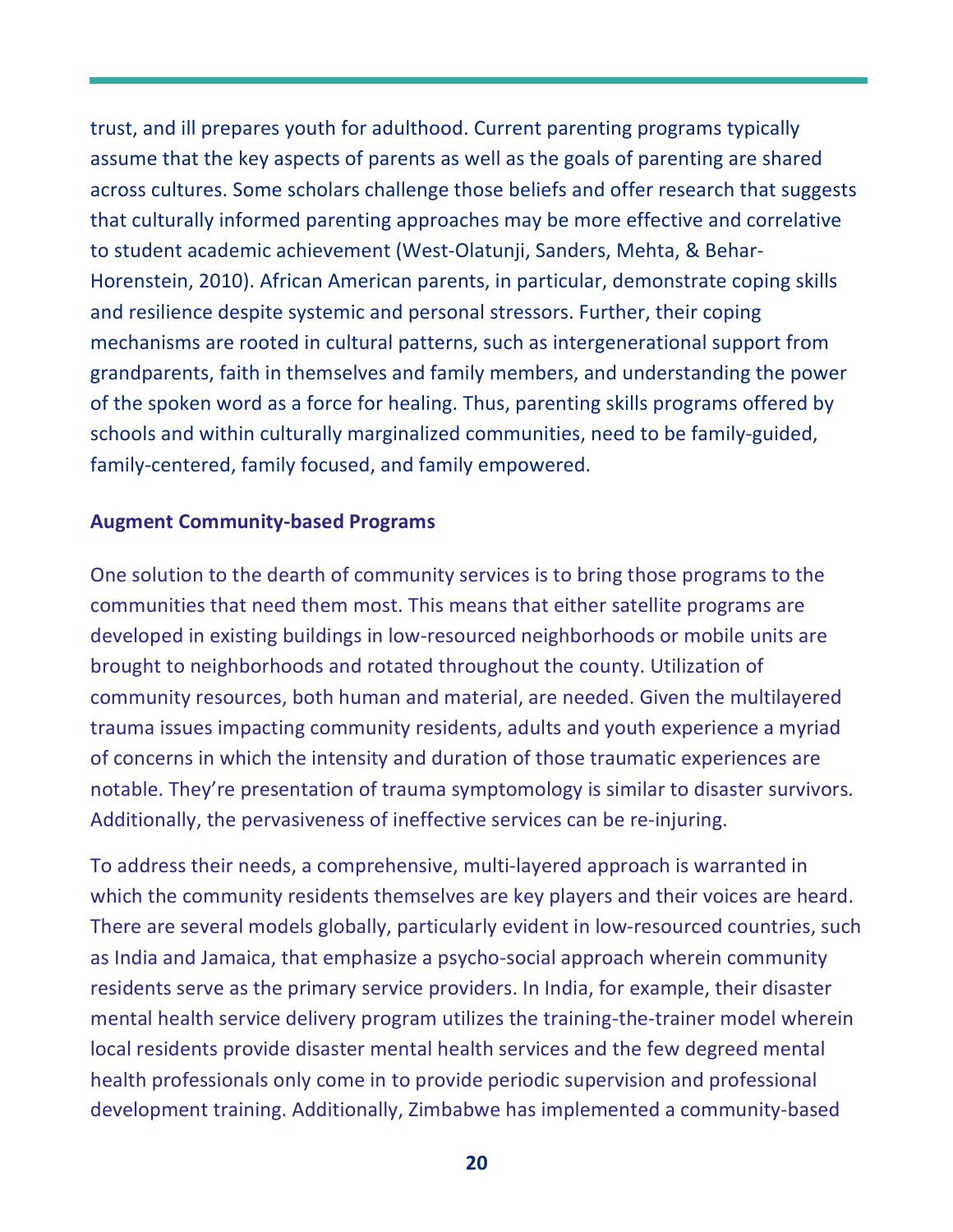mental health program that trains grandmothers in problem-solving, role-playing, and behavior activation skills. Their therapy sessions occur out of doors, on wooden seats, called **Friendship Benches** to combat depression in a country with an insufficient number of trained mental health professionals. CSC should consider embracing such an approach to ameliorating the grief, loss, trauma, and emotional fatigue experienced by the Broward County residents in oppressed communities.

**Law Enforcement Officers.** Law enforcement officers were of particular concern in their interactions with community members. Sensitivity training as well as community policing programs need to be implemented. In response to periods when police brutality against African Americans has been in the spotlight, national reform efforts have spawned with mixed outcomes. Most important in reform efforts has been a focus on improving work conditions for law enforcement officers. With burnout as a major correlate to police aggression, improved work conditions, such as increased pay, more officers hired, and better benefits, has reduced incidents of police aggression. Additionally, cultural responsiveness training has also been shown to decrease police brutality toward citizens as has community partnerships. However, purchasing more equipment has not been shown to consistently impact incidents of police aggression. Some counseling communities have taken steps to serve as advocates for African American communities in the wake of police aggression by developing internships with community police units, actively marching in demonstrations, and writing open letters to their membership to encourage social action.

The civil unrest of the 1960's gave rise to an investigation U.S. policing and led to President Johnson's 1965 Commission on Law Enforcement and the Administration of Criminal Justice. Unfortunately, the core of the commission's report erroneously stated that poverty, the economy, demographics, racism, and social injustice served as root causes to crime (Stuart & Herbert, 2016). What they did get right was their recommendation to adopt community relations programs. It wasn't until the 1990's that law enforcement reform experienced tangible results that focused on prevention and community partnerships rather than tactical resources and skills. Transformations included a focus on problem solving citizens rather than managing communities, what became known as "broken window" policing, and targeting policing. All of these steps

**21**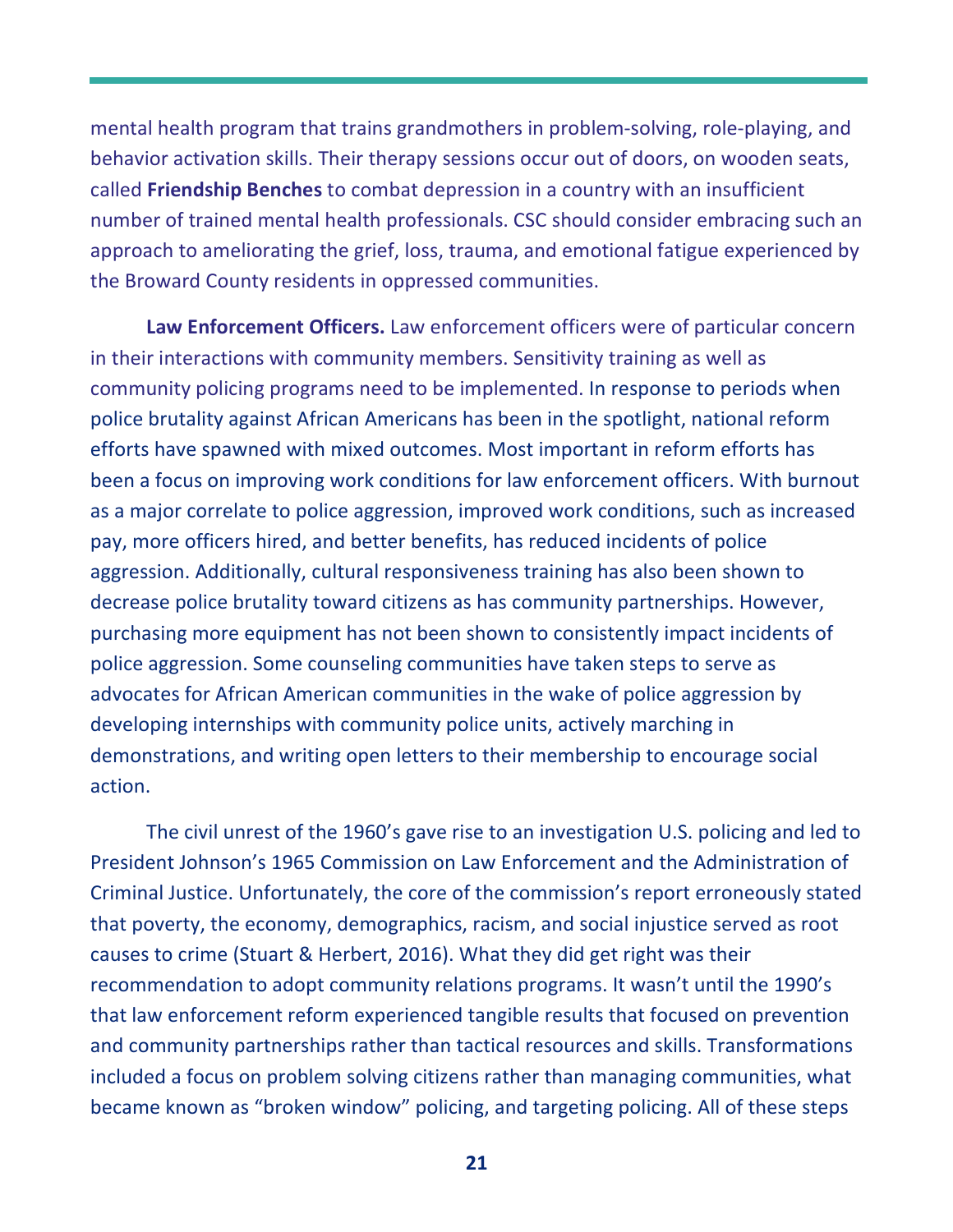were taken in partnership with community stakeholders, from local transit officers to neighorhood residents, and spawned the **neighborhood watch** programs. Most importantly, law enforcement officers were operating with the approval of the community, especially among low-income African American community residents, who often experienced higher rates of crime.

In response to studies that showed significant hostility between African American community residents and police, law enforcement policy makers began to consider the need to improve community relations and developed **communityoriented policing** (COP). While studies have not shown a reduction in crime, it has been demonstrated that residents' attitudes toward law enforcement officers are greatly improved (Serbulo & Gibson, 2013). COP involved three essential elements: community partnerships, organizational transformation, and problem solving. Such problem-solving approaches have been shown to increase citizen satisfaction in relation to law enforcement (Gill et al., 2014) as well as job satisfaction among police (Greene, 2000). Counselors can serve to reduce the effects of conflict related stress on both sides. In general, culture-centered trauma informed care is needed on every level throughout the communities. This may mean that social service and behavioral healthcare providers receive substantive and comprehensive training in the area of culture-centered trauma informed care.

**Culturally Responsive Evidence-based Strategies for Traumatic Stress (CRESTS).** Although there are several well-known trauma informed care strategies used by school districts, few adequately meet the needs of culturally diverse students. Even fewer have shown significant outcomes for students in low-resourced schools and impoverished communities. The CRESTS program is specifically designed to build upon the strengths of the community members and employs their cultural worldviews while integrating evidence-based interventions to reduce emotional distress, fatigue, and psychological issues resulting from pervasive stressors in marginalized communities. The main aspects of the CRESTS program:

a) Focuses attention on historical trauma and the macrosystemic influences as well as intrapersonal correlates on culturally marginalized individuals, families, and communities.

b) Highlights the suppression of cultural mores and values *over* intrapsychic deficits when conceptualizing issues related to trauma in the community.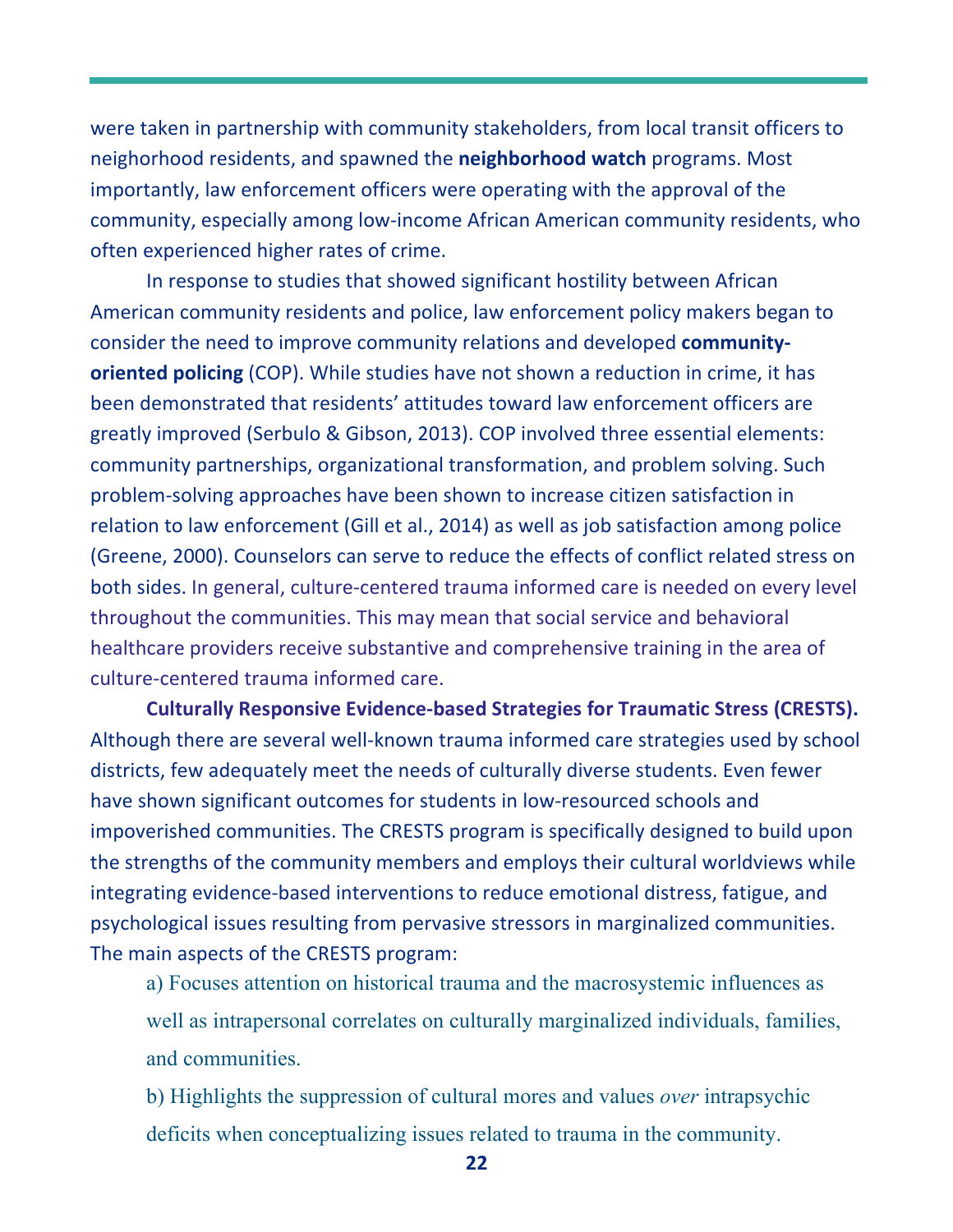c) Introduce culture-centered healing to promote a robust state of wellness for the community (i.e., strong cultural identity, cultural restoration, spiritual wellbeing, and self-actualization.

#### **Final Recommendation**

Our final recommendation is that CSC engage in a full-scale community needs assessment that would encompass data collection over an extended period of time, consisting of:

- Behavioral Observations
- Focus Group & Individual Interviews
- Archival Data & Reports
- Existing School Data
- Videographic Data
- Surveys and Assessments, such as the Parent Proficiencies Questionnaire)

We recommend that CSC utilize the Emancipatory Program Evaluation (EPE) method to substantively involve community members of the community in the design, data collection, analysis, and interpretation. We also strongly urge the CSC to invest in training key CSC staff persons in the EPE method to engage in more participatory research under the direction of a skilled researcher. Taking these steps will ensure the trustworthiness of the investigations and improve their outcomes that, ultimately will impact the community members. Knowledge generated from and grounded in people's culture and experience can be liberating and have the potential to dismantle hegemonic knowledge paradigms that exacerbate pernicious trends in education (King & Mitchell, 1995). Therefore, this methodological framework, given its dependence on culturally diverse theories and forms of knowledge situate truth-telling, or testifyin' as tools of both disruption and liberation. By centering participant voices in accordance with their own thinking about education, schooling and achievement, EPE creates theory and practice to resolve persistent problems.

# **"I want to be involved because I don't want to go to another funeral."**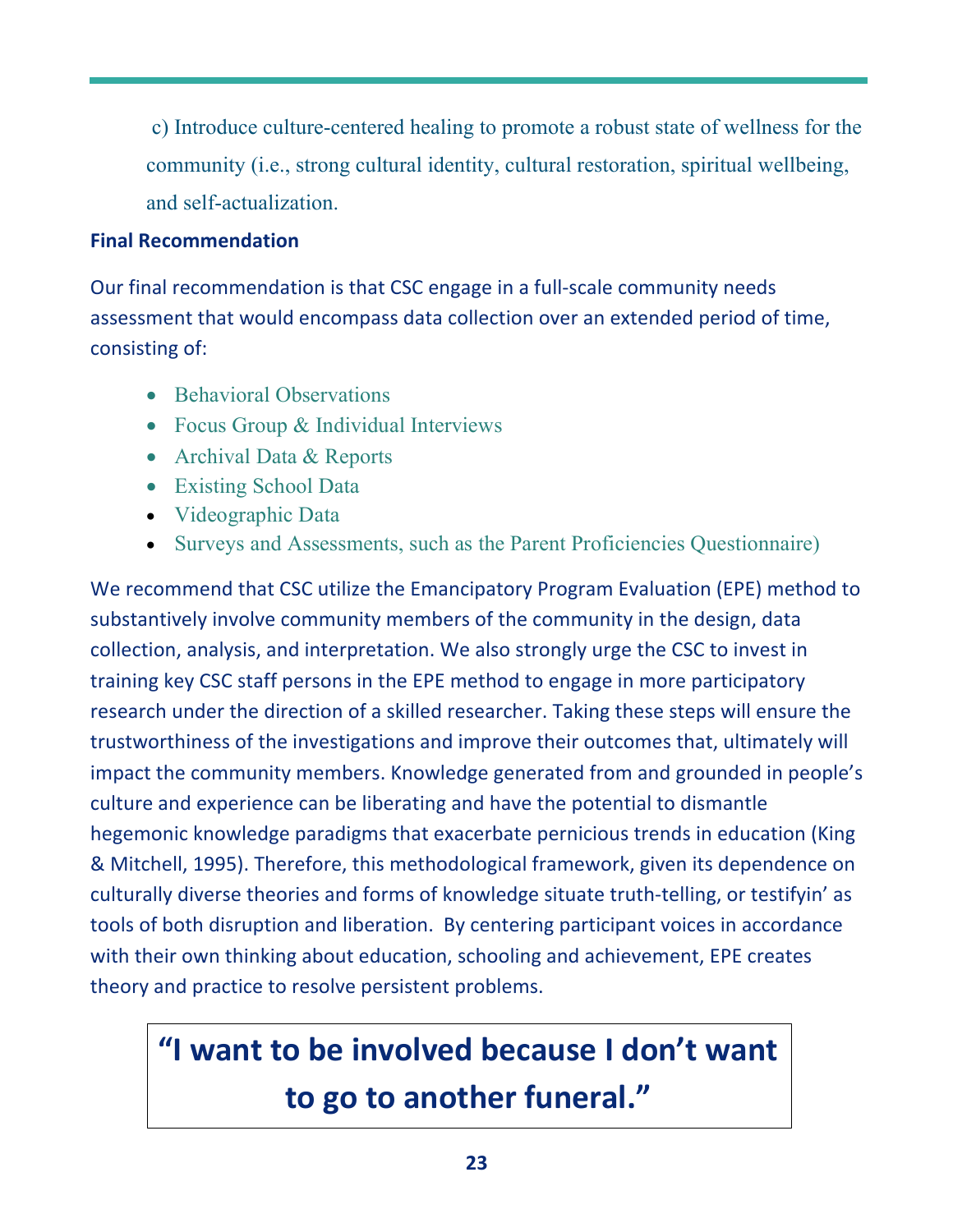# *Selected References*

- Cavanaugh, B. (2016). Trauma-informed classrooms and schools. *Beyond Behavior, 25*(2), 41.
- Cholewa, B., Amatea, E., West-Olatunji, C., & Wright, A. (2012). Examining the relational processes of a highly successful teacher of African American children. *Urban Education, 47*(1), 250-279.
- Cholewa, B., Goodman, R. D., West-Olatunji, C., & Amatea, E. (2014). A Qualitative Examination of the Impact of Culturally Responsive Educational Practices on the Psychological Well-Being of Students of Color. *The Urban Review*, 1-23.
- Dods, J. J. (2015) Bringing trauma to school: The educational experience of three youths. *Exceptionality Education International, 25*(1), 112-135.
- Goodman, R., Miller, D., & West-Olatunji, C. (2012). Traumatic Stress and Academic Achievement. *Psychological Trauma: Theory, Research, Practice, and Policy, 4*(3), 252-259.
- Goodman, R., & West-Olatunji, C. (2008). Transgenerational trauma and resilience. *Journal of Mental Health Counseling, 30,* 121-136.
- Goodman, R. D., & West-Olatunji, C. A. (2010). Educational hegemony, traumatic stress, and African American and Latino American students. *Journal of Multicultural Counseling and Development, 38,* 176-186
- Jaycox, L. H., Kataoka, S. H., Langley, A. K., Nadeem, E., & Stein, B. D. (2011) Going to scale: Experiences implementing a school-based trauma intervention. *School Psychology Review, 40*(4), 549-568.
- Ojeda, K., West-Olatunji, C., Wolfgang, J., & Varney, M. (2014). Parenting practices articulated by a Latina parent that relate to her children's academic success. *Journal of Undergraduate Research, 15*(2), 1-5. http://ufdc.ufl.edu/UF00091523/00694
- West-Olatunji, C., & Conwill, W. (2010). *Counseling African Americans,* a book in the Supplementary Monograph Series to accompany D. Choudhuri, A. L. Santiago-Rivera, & M. Garrett, *Multicultural Counseling Competency*. Boston: Houghlin Mifflin Publishers.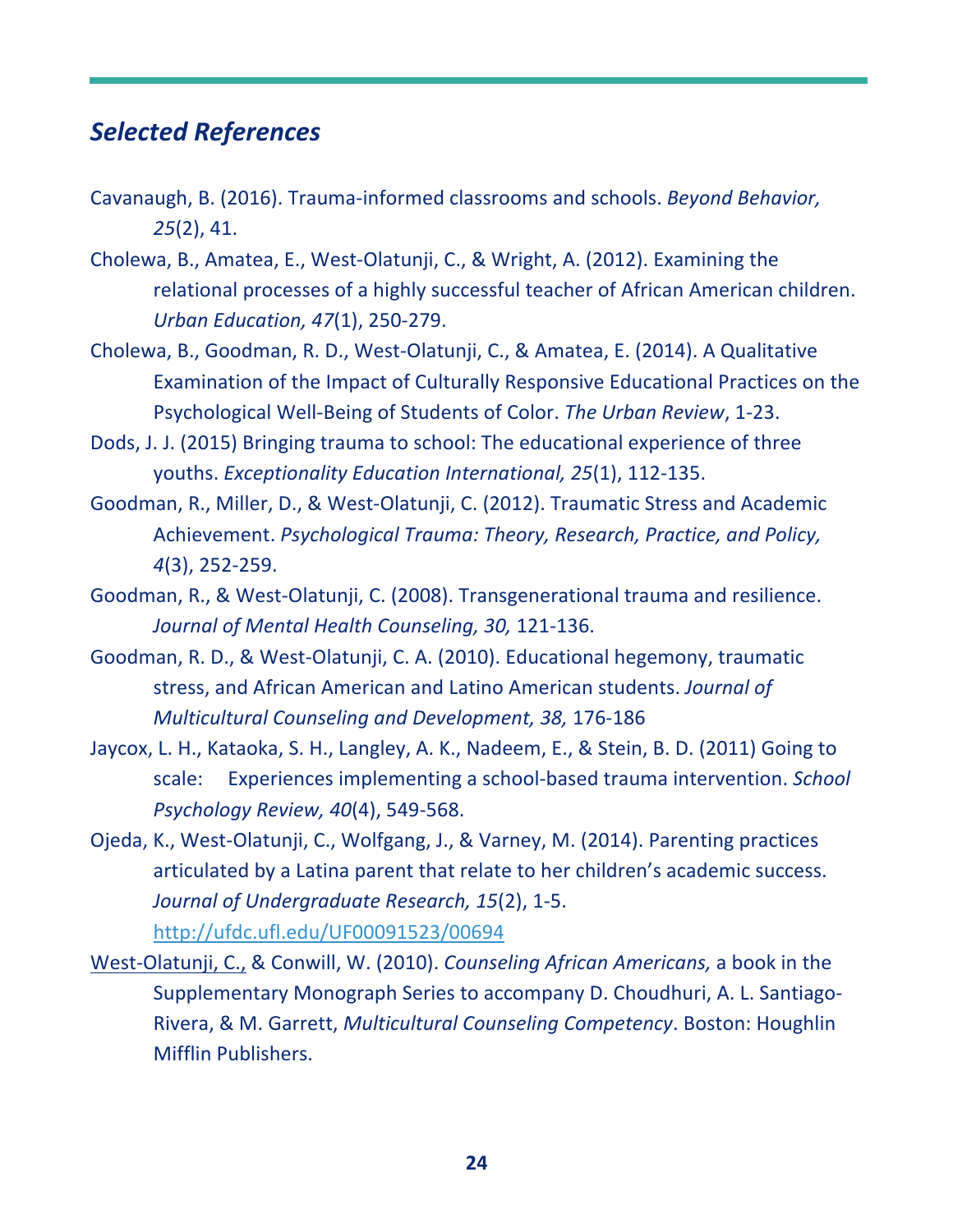- West-Olatunji, C., Jean-Paul, N., Shure, L., Goodman, R. D., & Lewis, D. (2014). Culturecentered research and counselor efficacy. *Turkish Psychological Counseling and Guidance Journal, 5* (42), 129-137.
- West-Olatunji, C., Sanders, T., Mehta, S., & Behar-Horenstein, L. (2010). Parenting practices among low-income parents/guardians of academically successful fifth grade African American children*. Multicultural Perspectives, 12,* 138-144.
- West-Olatunji, C., Yang, M. J., Wolfgang, J. D., Henesy, R., & Yoon, E. (2017). Highlighting the challenges when conducting cross-national studies: Use of transcultural theory. *Journal of Counseling & Development,* 95(4), 457-464.
- Wingfield, R., Reese, R., & West-Olatunji, C. (2010). Counselors as leaders. *Florida Journal of Educational Administration and Policy, 4*(1), 114-130. Retrieved from http://education.ufl.edu/fjeap/files/2011/01/FJEAP\_2010- Fall Winter Wingfield Reese WestOlatunji.pdf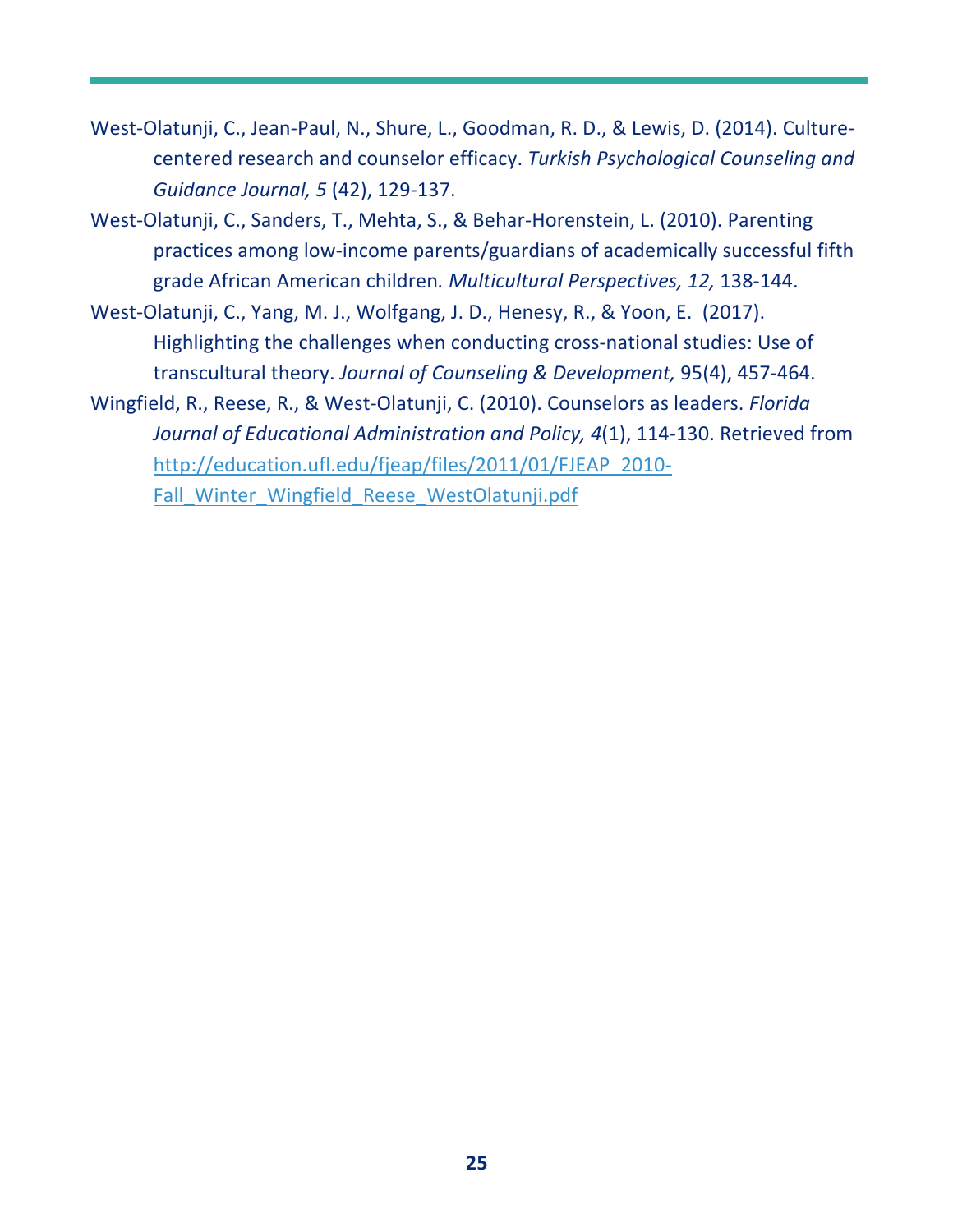## **Appendix A: INTERVIEW SCHEDULE-YOUTH**

The Children's Services Council is seeking input from youth in Broward County to gain their insight, input, and support in order to enhance their program and service delivery. This conversation has been designed to facilitate authentic dialogue about your experiences and your opinions about those experiences.

- 1. What are the most pressing concerns that you have about the stressful events that have occurred or are currently occurring in your school, home, neighborhood, or larger community?
- 2. Please provide some examples of when you or other youth have shown how you were impacted by some events or experiences at school. In the community. At home.
- 3. What are some of the obstacles that you've faced that you believe have influenced your relationship with others, your academic performance, your emotional wellbeing?
- 4. How responsive do you think school personnel, community agencies, religious leaders, elected officials, or parents are to *critical events* (such as natural or humanmade disasters) faced by the youth of your school, neighborhood, or larger community?
- 5. How responsive do you think school personnel, community agencies, religious leaders, elected officials, or parents are to *environmental stressors* (like poverty or racism) faced by the youth of your school, neighborhood, or larger community?
- 6. Are you aware of any community programs (either in your community or in other communities) designed to assist youth or their family members with the stress related to critical events or environmental stressors?
- 7. If so, can you describe how you have (or someone you know has) made use of such programs?
- 8. Overall, have you or your family members found these programs helpful?
- 9. In what supplemental or compensatory programs are you enrolled at or after school? Have you found them helpful?
- 10.Now, I'd like you talk about how you have shown *resilience/coping* (or the ability to "bounce back"). Can you provide some examples of how youth have shown resilience or coping in the face of critical events or environmental stressors at school, in your home or neighborhood, or in the larger community?
- 11.Do you feel more resilient now than you did a year ago to cope with life's challenges? If so, what do you think accounts for the difference?
- 12.What recommendations do you have for school personnel, community agencies, religious leaders, elected officials, or parents that might help to reduce the amount of stress from critical incidents or environmental stressors?